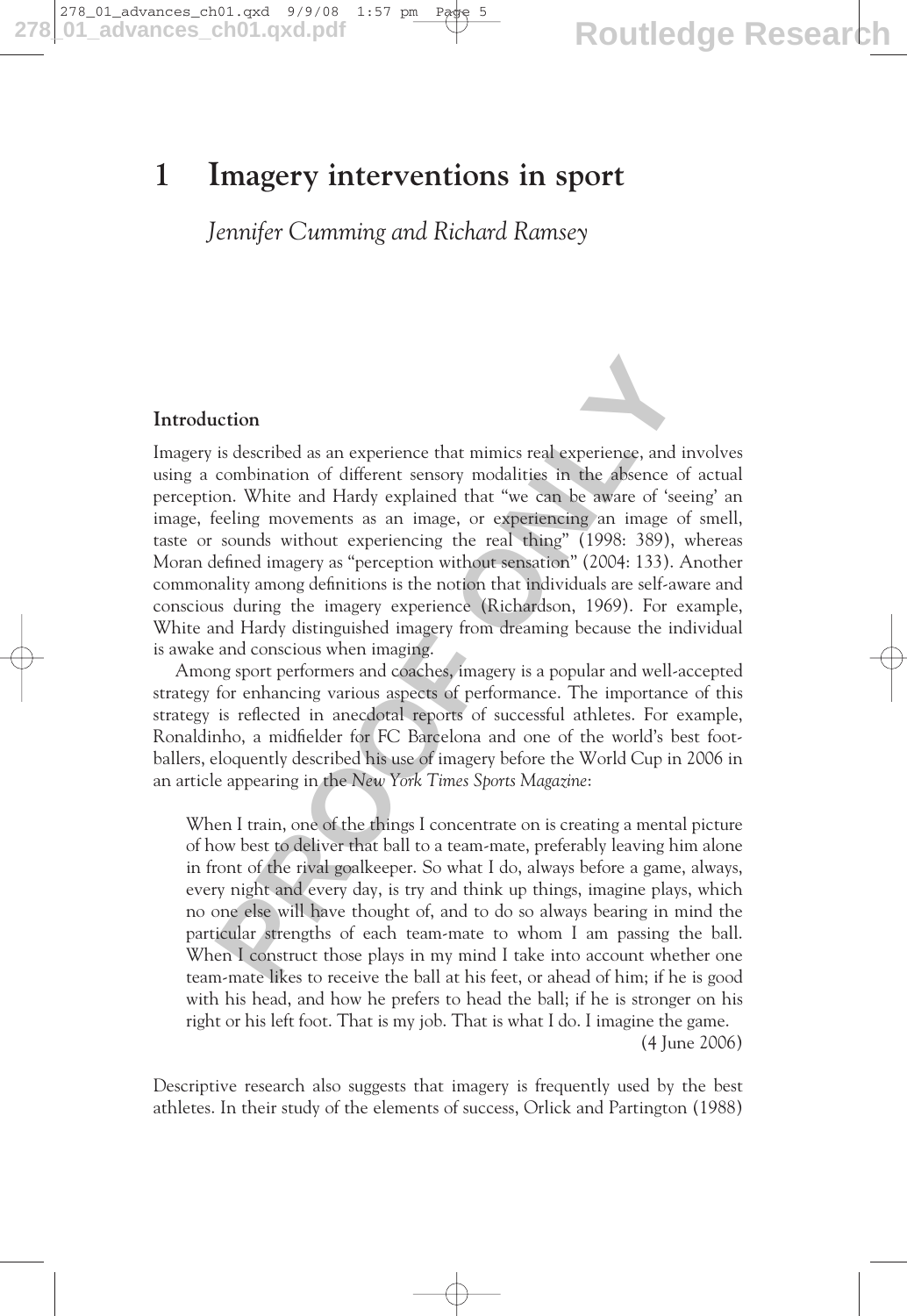found that 99 per cent of Canadian Olympic athletes surveyed reported using imagery as a preparation strategy. Furthermore, higher-level athletes or those with more experience typically report greater use of the strategy than their lower-level or less-experienced counterparts (e.g. Barr and Hall, 1992; Cumming and Hall, 2002a, 2002b; Hall *et al.*, 1998; Salmon *et al.*, 1994).

Not surprisingly, imagery has become a widely researched topic within the field of sport psychology as evidenced by numerous published studies, recent book chapters (e.g. Callow and Hardy, 2005; Moran, 2004; Murphy *et al.*, in press), an entire book (Morris *et al.*, 2005), and the introduction of a journal devoted to publishing imagery research in the physical domain (*Journal of Imagery Research in Sport and Physical Activity*). The aim of our chapter is to complement this body of literature with a review focusing specifically on imagery interventions. The emphasis will be on contemporary frameworks guiding such work with particular reference to the applied model of imagery use (Martin *et al.*, 1999) and the PETTLEP model (Holmes and Collins, 2001). We will also discuss how recent advancements in the cognitive neurosciences may inform intervention design and measurement with recommendations made for best practice.

# **Key terms**

ed to publishing imagery research in the physical domain (*Jouenner*) enery Research in Sport and Physical Activity). The aim of our chaptement this body of literature with a review focusing specificary interventions. The A useful starting point in any review is to clarify the meaning of key terms frequently used in the literature. Indeed, there has been confusion resulting from the interchangeable use of "visualisation" and "mental practice" with imagery. Several authors have argued that these terms are referring to related but distinctly different constructs (e.g. Morris *et al.*, 2005; Murphy and Martin, 2002). While visualisation denotes a particular sensory modality (i.e. vision), imagery encompasses all different "quasi-sensory or quasi-perceptual experiences" (Richardson, 1969: 2). In research, imagery is the preferred and most commonly used term since athletes' images are not limited to just those experienced in the mind's eye (e.g. Munroe *et al.*, 2000). Murphy and Martin (2002) have explained that imagery should also be carefully distinguished from mental practice; that is, imagery is a specific mental process that can be mentally practised. However, mental practice does not necessarily involve imagery but can also refer to other types of mental processes including self-talk and modelling.

The most recent debate addresses the conceptual difference between imagery type, function and outcome (for a more detailed discussion, see Murphy *et al.*, in press; Short *et al.*, 2006). The term "imagery type" has been used to describe both the content of an athlete's imagery (e.g. imaging oneself perfectly executing a skill) and the function or purpose that imagery is serving (e.g. skill refinement) leading to uncertainty among authors. As an illustration, items on the Sport Imagery Questionnaire (SIQ; Hall *et al.*, 1998) were originally described as measuring imagery content (Moritz *et al.*, 1996), then later referred to them as functions (Hall *et al.*, 1998, 2005). Short *et al.* (2006) noted that this shift in meaning of the SIQ items has led to the synonymous use of "type"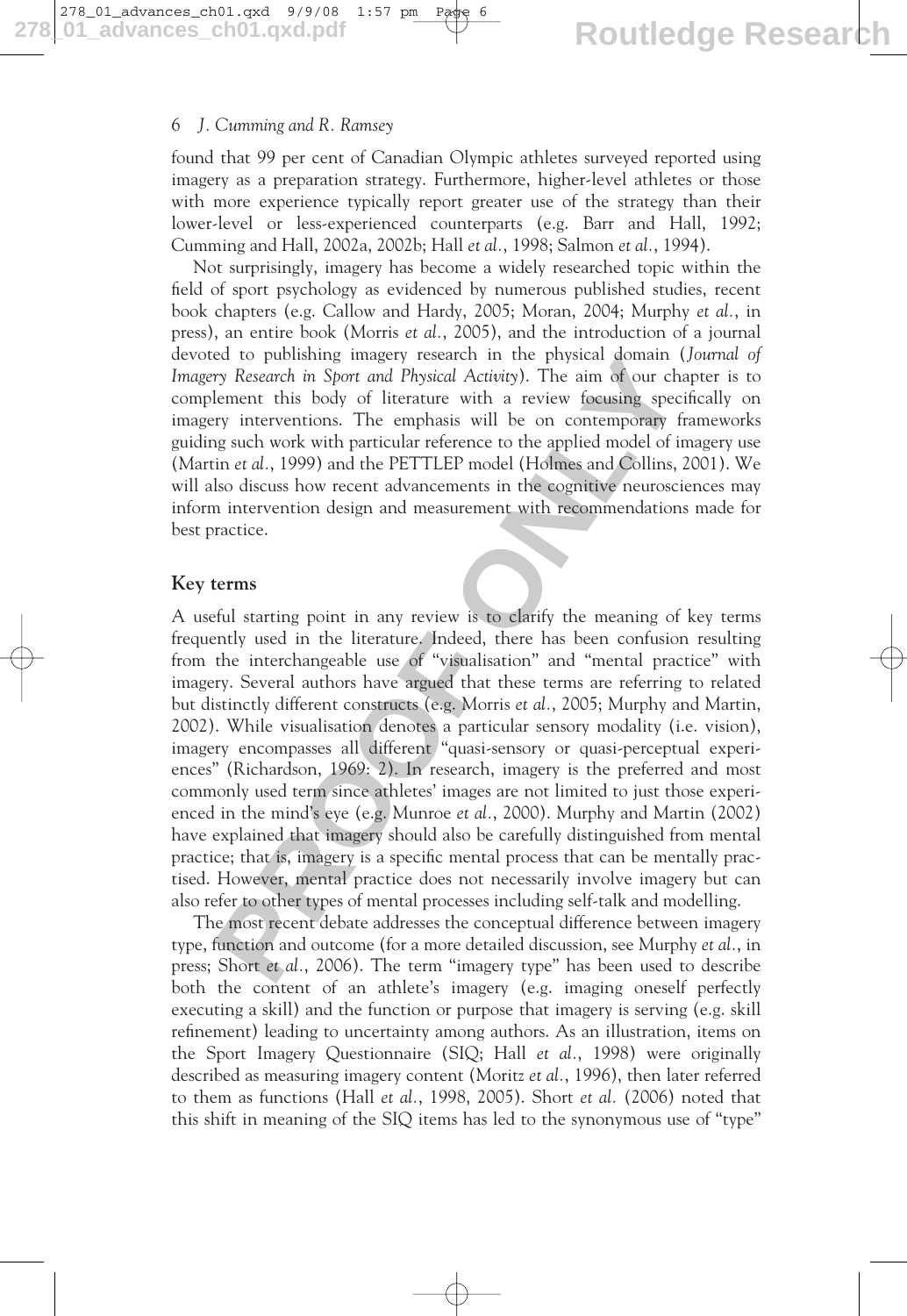and "function". For example, Martin *et al.* referred to these as interchangeable terms in their review of literature and development of an applied model. Imagery type is mostly referred to as "the function or purpose that imagery is serving" (1999: 249); but content is alluded to when the authors predict that cognitive imagery types might serve a motivational function by enabling athletes to focus in competitive settings. Hall (2001) has also explained that knowing something about the content of an athlete's imagery does not necessarily indicate what function this imagery is serving. To continue with the above example, an athlete might describe imaging the perfect execution of a skill in a competitive situation. Three possible functions of this image are skill refinement, motivation and self-efficacy enhancement. The athlete might be using the imagery for one, two or all three of these functions. Adding to the confusion is that other authors have used "type" to refer specifically to the sensory modality employed (Driediger *et al.*, 2006; Munroe *et al.*, 2000; Munroe-Chandler *et al.*, 2007). To resolve the conundrum, Murphy *et al.* (in press) proposed that *imagery type* should be reserved for describing the content of an image (i.e. "what"), whereas *imagery function* should denote the purpose or reason for employing the image (i.e. "why"). Finally, *imagery outcome* should describe the result of the imagery (e.g. improved skill performance, increased motivation, higher levels of self-efficacy).

tive situation. I hree possible inatcrions of this image are skull reit treativation and self-efficacy enhancement. The athlete might be gery for one, two or all three of these functions. Adding to the confutery for one, t With these definitions in mind, the items of the SIQ would probably be more appropriately referred to as imagery types that can be used for different cognitive and motivational functions by athletes (Murphy *et al.*, in press; Short *et al.*, 2006). We will return to this particular concept later in the chapter when reviewing literature surrounding the applied model of imagery use. It is important to point out, however, that researchers should be careful in their employment of the term "use" when describing athletes' imagery, because "use" implies that athletes are deliberately engaging in the strategy when this is not necessarily the case. Indeed, there is evidence to suggest that performers will experience some amount of imagery in a spontaneous manner (Evans *et al.*, 2004; Nordin and Cumming, 2005b; Nordin *et al.*, 2006). For this reason, Nordin and Cumming (2006) favoured terminology such as "imaging" rather than "use of imagery" when describing dancers' imagery in the development of the Dance Imagery Questionnaire (DIQ).

# **Review of the literature**

The early imagery research was dominated by experimental designs comparing the effectiveness of imagery alone to physical practice, no practice, or varying combinations of imagery and physical practice, for the acquisition and performance of motor skills (for reviews, see Driskell *et al.*, 1994; Feltz and Landers, 1983; Hall, 2001; Jones and Stuth, 1997). Effect sizes reported in the three different meta analyses carried out on this literature have ranged from small (0.26; Driskell *et al.*, 1994) to large (0.66; Hinshaw, 1991) in magnitude. These findings suggest that imagery is an effective means of improving performance, but is less effective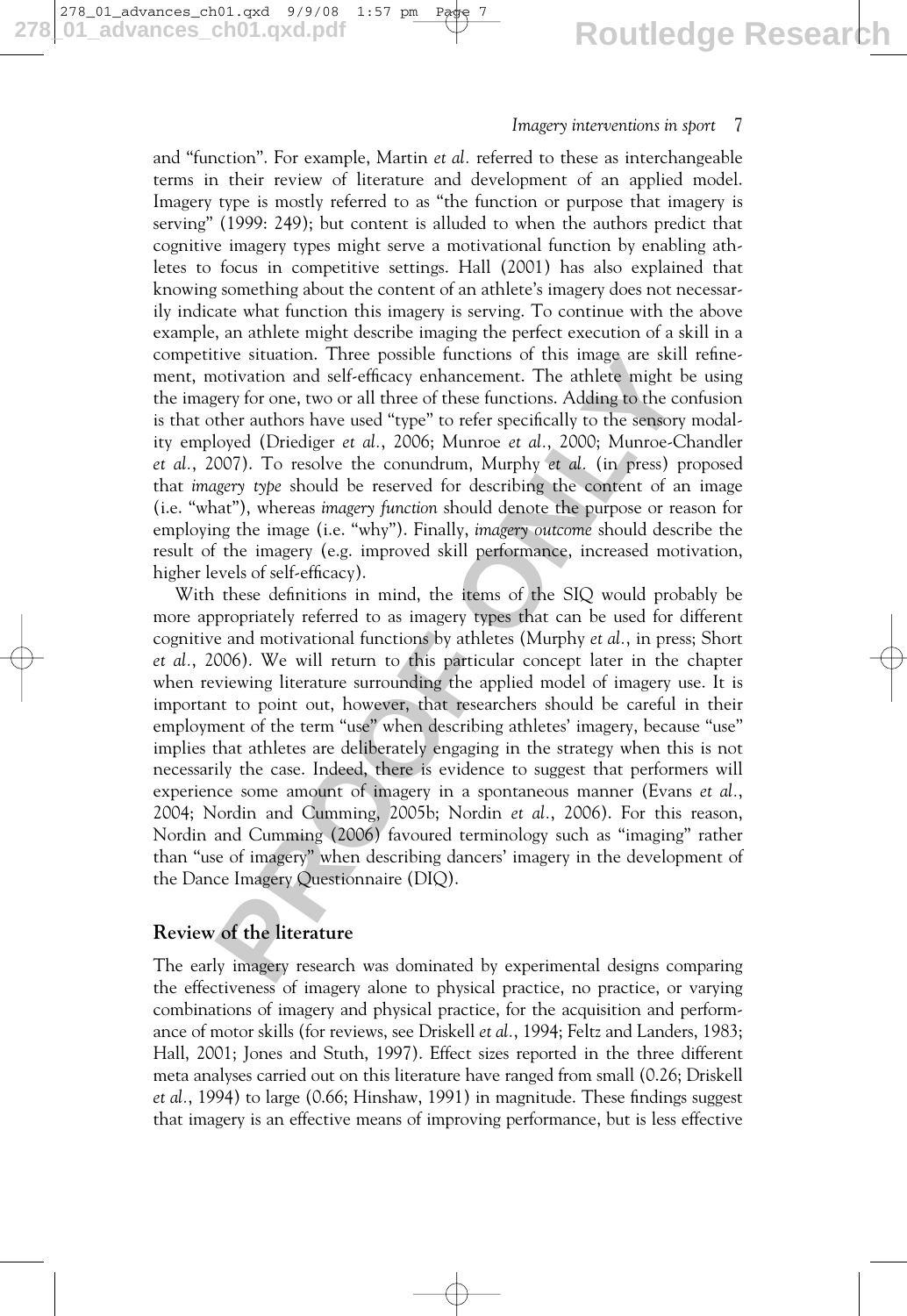than physical practice. Several moderators were also identified as influencing imagery effectiveness to help shed light on previous discrepant findings. Variables considered as moderators included the type of task being imaged, the experience level of the performer, the duration and timing of the imagery practice, and the individual's ability to generate and control vivid images. Less commonly reported were field-based imagery interventions specifically designed to enhance athletic performance. The results of these studies were equivocal, with some reporting significant improvements compared to a control group (e.g. Grouios, 1992; Study 1 of Hardy and Callow, 1999; Isaac, 1985), while others reported no significant differences (e.g. Mumford and Hall, 1985; Rodgers *et al.*, 1991), or mixed findings across performance variables (e.g. Blair *et al.*, 1993; Burhans *et al.*, 1998). Unfortunately, these studies varied greatly in their design, from the duration of the intervention to the level of athlete involved, making it difficult to draw comparisons and pinpoint the reasons underlying the equivocal findings. However, several authors have raised consistent concerns with the methodology of imagery intervention studies that may help to understand these results (e.g. Goginsky and Collins, 1996; Jones and Stuth, 1997; Murphy and Jowdy, 1992). Callow and Hardy (2005) summarised these concerns as being a failure to take confounding variables into account (e.g. imagery ability), employing flawed research designs (e.g. lack of manipulation checks to verify if the participants are imaging as instructed), the lack of empirically tested theories underpinning the intervention, and not clearly differentiating the functions of imagery.

reness (e.g. Numford and Hail, 1995); Koagers et at., 1991), or maxed in performance variables (e.g. Blair et al., 1993; Burhans et al., 1998). Hely, these studies varied greatly in their design, from the duration cention Over the last decade, there has been a surge in the number of published crosssectional studies, along with a growing number of field-based interventions. Researchers have examined imagery as part of a mental-skills training package, and generally found significant improvements to performance and psychological factors such as the interpretations of the symptoms associated with competition anxiety (e.g. Hanton and Jones, 1999; Mamassis and Doganis, 2004; Sheard and Golby, 2006). Performance has been less frequently measured when imagery is the only mental skill delivered in an intervention. The majority of these studies have instead focused on the improvements found to self-confidence (e.g. Callow and Waters, 2005), or related constructs of self-efficacy (e.g. Jones *et al.*, 2002) and collective efficacy (e.g. Munroe-Chandler and Hall, 2004). When performance is measured, however, the results have consistently shown the benefits of using imagery (e.g. Smith *et al.*, 2007). Most promising is the trend for recent research to carry out methodologically sound and theoretically based interventions. This task has been made much easier thanks to the introduction of two models to the imagery literature that can be used separately or in conjunction with each other to guide interventions. Each of these models will now be discussed in turn.

# *The applied model of imagery use*

The applied model of imagery use (Martin *et al.*, 1999) describes the manner in which athletes can use imagery to achieve a variety of cognitive, affective and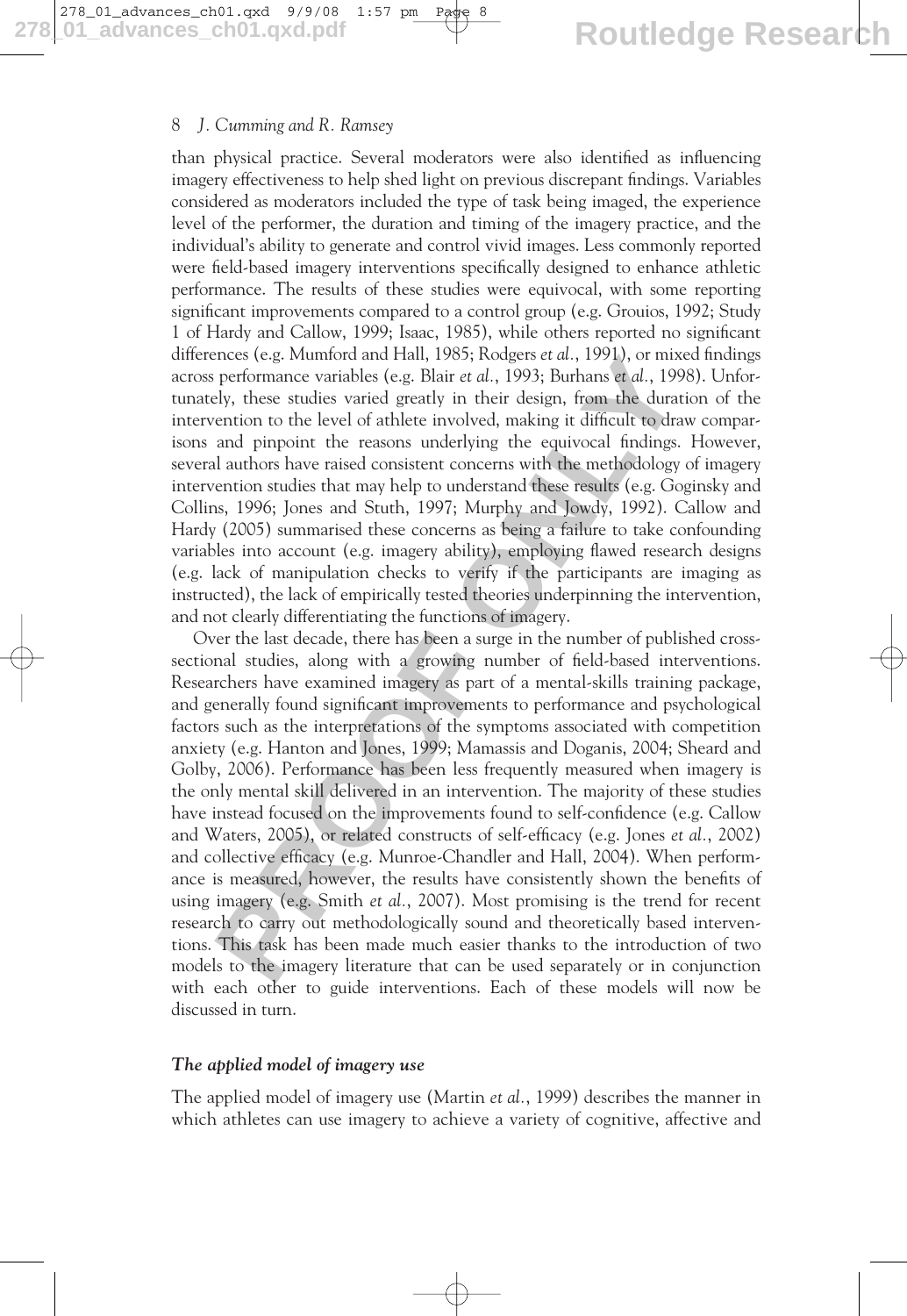behavioural outcomes. The sport situation, the types of imagery used and imagery ability are considered as three factors that contribute to the effectiveness of an imagery intervention. At the heart of the model is the notion that "what you see is what you get"; in other words, imagery content should correspond with the intended outcomes. For instance, Moritz *et al.* (1996) have suggested that an athlete who wishes to develop, maintain or regain sport confidence (i.e. function) should image being confident (i.e. content). Furthermore, the nature of the sport situation (e.g. training, competition and rehabilitation) should be considered for imagery to have positive effects. To continue with the above example, an athlete might image being confident during a period of rehabilitation to regain the confidence lost due to being injured. Finally, imagery ability will likely influence the impact of an imagery intervention such that better imagers will benefit more. Altogether, the model proposes that athletes should use the appropriate type of imagery in the given sport situation to help them to achieve their goals.

#### *Imagery types*

xample, an athere may mange being connated during a period<br>tation to regain the confidence lost due to being injured. Finality will likely influence the impact of an imagery intervention terter imagers will benefit more. A There are five types of imagery mentioned in the model. However, Martin *et al.* (1999) recognised that these do not constitute an exhaustive list and further imagery types may be added as they are identified in the literature. These types stem from Paivio's (1985) analytical framework and were conceptualised further by Hall *et al.* (1998) while developing the SIQ. Paivio initially proposed that imagery serves both cognitive and motivational functional roles, with each operating at specific and general levels. Hall *et al.* later suggested that motivational general (MG) imagery was best understood when divided into arousal and mastery subtypes resulting in the following:

- cognitive specific (CS): imagery of sport skills or rehabilitation exercises (e.g. running style, penalty flick in field hockey).
- cognitive general (CG): imagery of strategies, game plans and routines (e.g. man-to-man defence, give-and-go offence, pre-shot routine).
- motivational specific (MS): imagery of specific goals and goal-oriented behaviour (e.g. achieving a personal best, winning a medal).
- motivational general arousal (MGA): imagery of somatic and emotional experiences (e.g. stress, arousal, anxiety and excitement).
- motivational general mastery (MGM): imagery of coping and mastering challenging situation (e.g. staying focused and positive after making an error, being confident in an important competition).

Employing the SIQ, it has been consistently found that athletes image all five types, but tend to report a higher frequency of motivational as compared to cognitive images (e.g. Cumming and Hall, 2002a; Hall *et al.*, 1998; Moritz *et al.*, 1996; Munroe *et al.*, 1998; Vadocz *et al.*, 1997). Martin *et al.* (1999) consider the imagery types to be functionally orthogonal. That is, athletes might use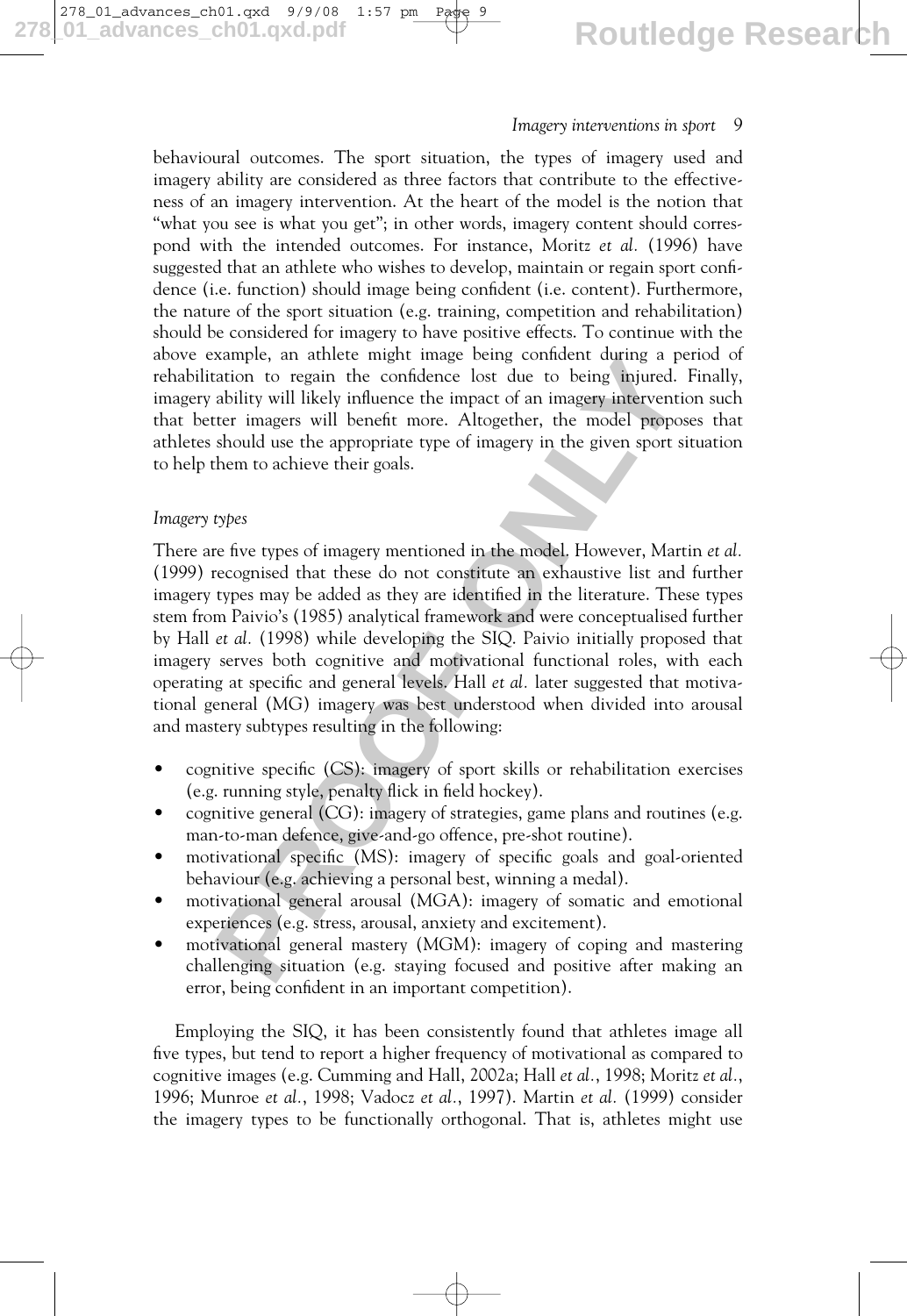these imagery types alone or in combination with each other. It is important to point out that, although these labels are intended to reflect imagery functions, they have been historically explained in terms of what athletes are imaging (e.g. Hall *et al.*, 1998, 2005; Martin *et al.*, 1999; Munroe *et al.*, 2000). Content and function were therefore considered as one and the same in the development of the model, although many authors have now argued that this is not necessarily the case (e.g. Abma *et al.*, 2002; Callow and Hardy, 2001; Hall, 2001; Hall *et al.*, 1998; Murphy *et al.*, in press; Nordin and Cumming, 2005a, Short *et al.*, 2002, 2004a, 2006; Vadocz *et al.*, 1997). We will return to this point later in the chapter when discussing the mixed findings of the applied model to date. For clarity, we have therefore chosen to separate type and function in our description of the model.

re when discussing the mixed nudings of the applied model to dat<br> *PROOF*, we have therefore chosen to separate type and function in our d<br>
of the model.<br>
Calmels. *eta.*, 2005), exercise (Giacobbi *et al.*, 2003; Short *e* Recent qualitative enquiries in dance (Hanrahan and Vergeer, 2000; Nordin and Cumming, 2005b), exercise (Giacobbi *et al.*, 2003; Short *et al.*, 2004b), sport (Calmels *et al.*, 2003) and injury rehabilitation settings (Driediger *et al.*, 2006; Evans *et al.*, 2006; Vergeer, 2006) suggest that other types of imagery exist. Body-related images, in addition to those considered to be MGA imagery, are one such example. These include anatomical images related to posture and alignment (Hanrahan and Vergeer, 2000; Nordin and Cumming, 2005b), health- and appearance-related images (Gammage *et al.*, 2000; Giacobbi *et al.*, 2003; Nordin and Cumming, 2005b), and images of the internal physiological processes of healing (Driediger *et al.*, 2006; Evans *et al.*, 2006; Hanrahan and Vergeer, 2000). To illustrate the latter, an injured badminton player interviewed by Driediger *et al.* said:

I would try to imagine what the tear looked like and I think about how it feels and how it's going to heal and try to think about how it's coming together while it's healing, or during the rehabilitation process.

(2006: 266)

Such healing images are captured on a sub-scale of the Athletic Injury Imagery Questionnaire-2 (AIIQ-2; Sordoni *et al.*, 2002), and are positively associated with self-efficacy (Sordoni *et al.*, 2002) and satisfaction with the rehabilitation experience (Law *et al.*, 2006). Both exercisers and dancers have reported appearance-related images. For example, female aerobic exercisers interviewed by Giacobbi *et al.* said "I imagine myself being toned" and "I see myself losing weight" (2003: 168). Interestingly, this is the most frequently reported imagery type by exercisers, and positively associated with self-reported exercise behaviour (Gammage *et al.*, 2000; Hausenblas *et al.*, 1999) and behavioural intention (Rodgers *et al.*, 2001).

There is also growing interest in kinaesthetic imagery, which Callow and Waters have defined as "imagery involving the sensations of how it feels to perform an action, including the force and effort involved in movement and balance, and spatial location (either of a body part or piece of sports equipment)" (2005: 444–445). Munroe *et al.* (2000) previously noted that the varsity athletes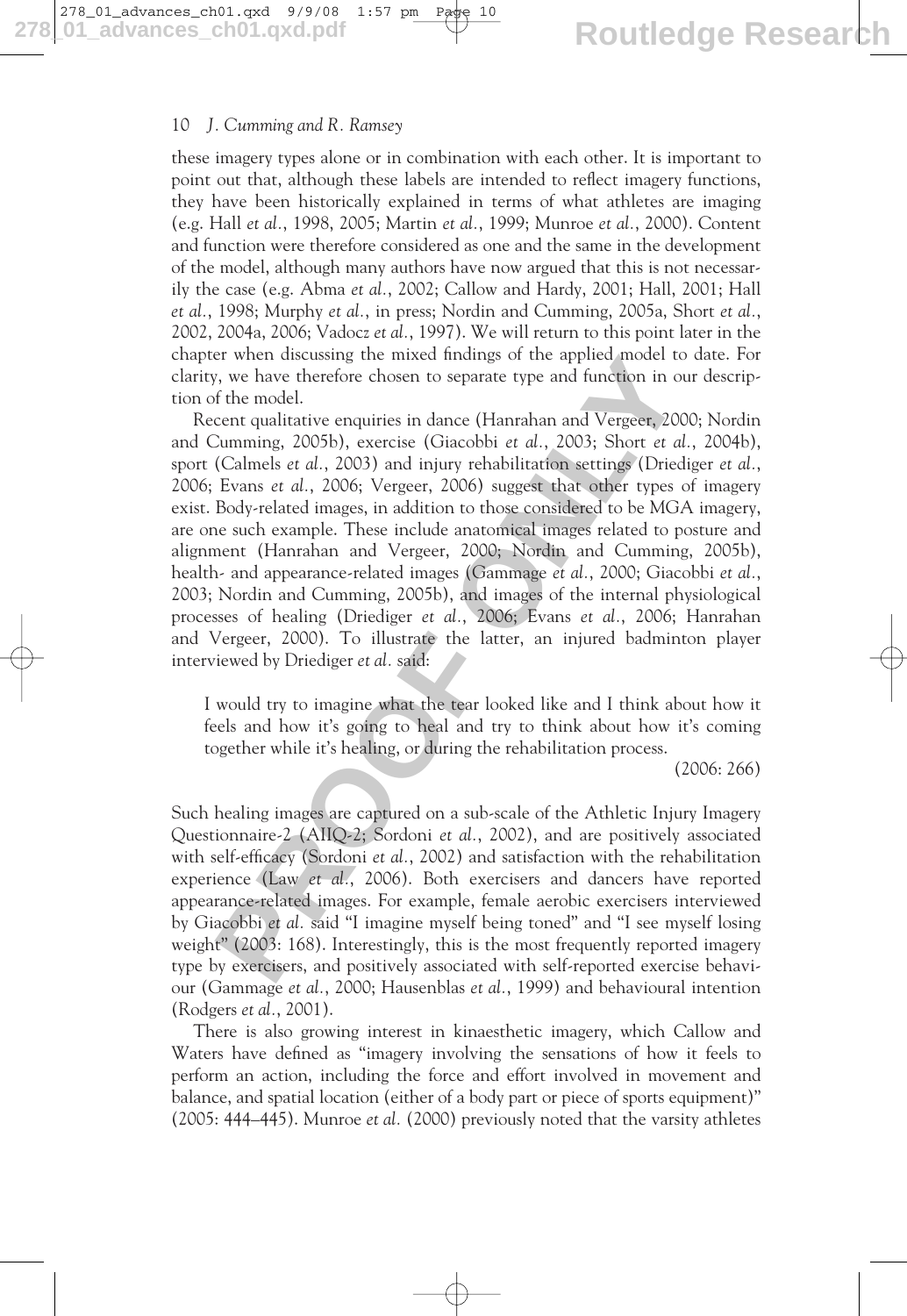interviewed in their study frequently mentioned kinaesthetic images. Furthermore, an athlete's ability to kinaesthetically image has been positively associated with state confidence (Hardy and Callow, 1999; Moritz *et al.*, 1996; Monsma and Overby, 2004) and negatively associated with the intensity of cognitive anxiety symptoms (Monsma and Overby, 2004). Finally, Hardy and Callow (1999) found the combination of visual and kinaesthetic imagery led to greater skill acquisition and performance benefits than visual imagery alone for expert rock climbers learning four ten-move boulder problems (Experiment 3). Altogether, these studies suggest that kinaesthetic imagery is a particularly important type of imagery for athletes. Interestingly, Martin *et al.* (1999) suggested that kinaesthetic images (and other sensory modalities) might eventually be considered in the model, but felt that there was insufficient evidence at that time to warrant inclusion. Since the model has been published, Callow and Waters have carried out a single-subject multiple baseline study with three male professional flat-race horse jockeys to examine whether kinaesthetic imagery could improve state sport confidence. In line with their rationale that kinaesthetic imagery could serve as a form of performance accomplishment, a significant increase in state sport confidence was found for two of the three participants following a kinaesthetic imagery intervention. The authors consequently concluded that images, which match the actual sensations of successful performance, could be a useful tool for enhancing confidence.

for a<br>thicre a. Interestingly, Martin et at. (1999) suggested that kim<br>nages (and other sensory modalities) might eventually be considered<br>lel, but felt that there was insufficient evidence at that time to war<br>on. Since th Other images worth mentioning are those of an artistic nature, which are relevant to aesthetic sport athletes whose artistic ability is judged in competition. Professional dancers interviewed by Nordin and Cumming (2005b) reported images of characters and roles including behaviours, emotions and qualities that they might want to emphasize in a piece. The role and movement quality imagery sub-scale of the DIQ measures these images along with expression, movement quality (e.g. harmony between movements and music) and metaphors (i.e. images depicting actions and sensations that are not necessarily objectively possible). In a follow-up study, Nordin and Cumming (in press, a) found that aesthetic sport athletes (e.g. artistic gymnasts, equestrian vaulters) reported using role and movement imagery, but not to the same extent as dancers sampled in the same study. Nevertheless, the findings suggest that imagery related to aesthetic expression could provide the basis of an imagery intervention aimed at enhancing the artistry of aesthetic sport athletes. Metaphorical images may also be helpful in communication, to identify and express thoughts and emotions, assist focus and concentration, maintain confidence and aid relaxation (Murphy *et al.*, in press). Furthermore, direct effects on performance have been found following the use of metaphorical imagery with dancers. Sawada *et al.* (2002) carried out an intervention with 60 children, and showed that children who received metaphorical instructions performed a short dance sequence more accurately than children who had received either verbal descriptions of the movements or no instruction. Improvements to the performance of certain dance moves have also been reported following a metaphorical imagery intervention with adult dancers (Hanrahan and Salmela, 1990; Hanrahan *et al.*, 1995).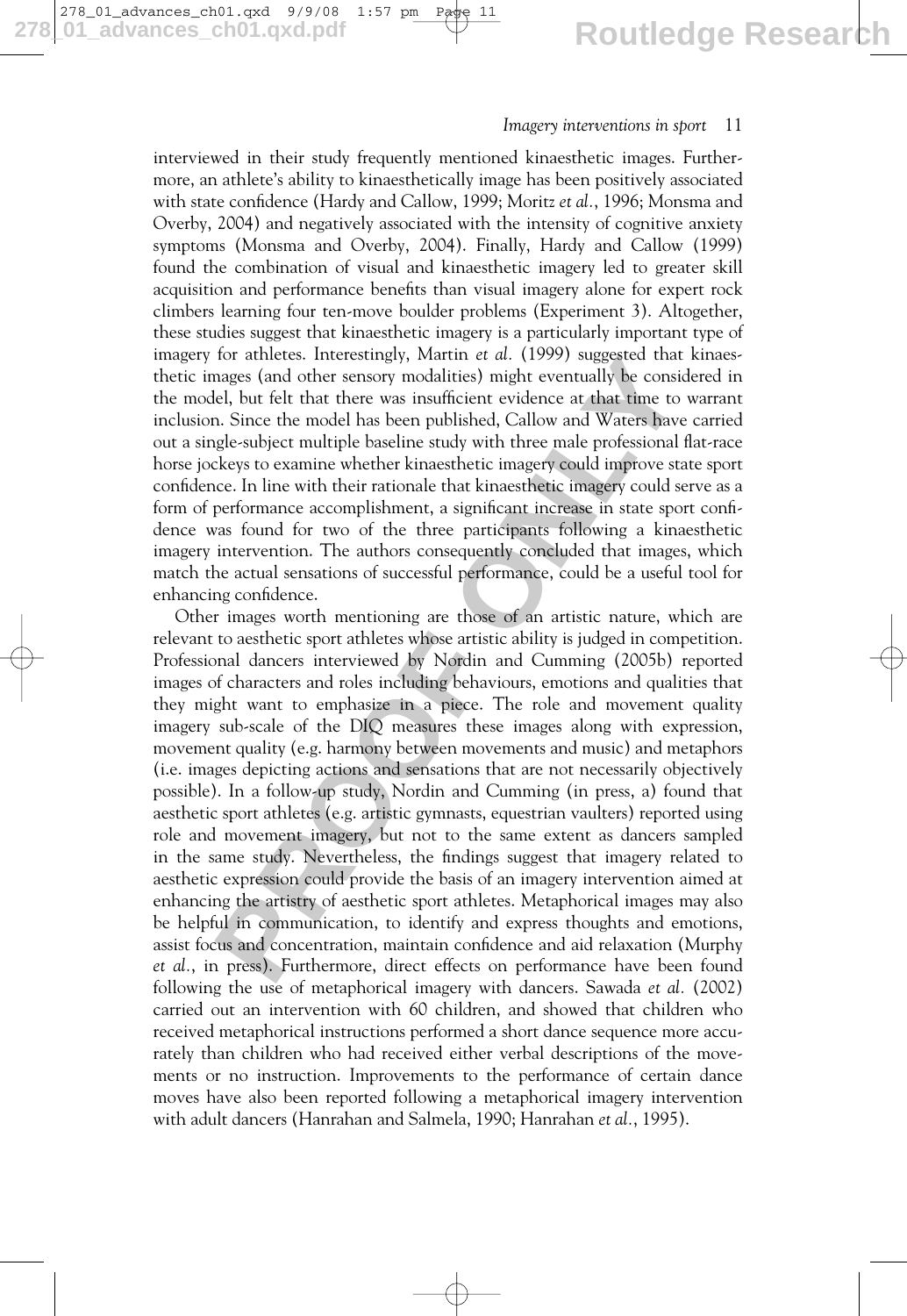# *Imagery functions*

situation), whereas the CG function similarly describes strategy de<br>and execution (Munroe *et al.*, 2000). Motivational reasons include enh<br>ation, changing thoughts and emotions, and "ergulating physic<br>stand what it takes There are a multitude of reasons why athletes engage in imagery (e.g. Munroe *et al.*, 2000; Nordin and Cumming 2005a; for reviews, see Murphy and Martin, 2002; Murphy *et al.*, in press). The majority of these fall broadly into the cognitive and functional roles proposed by Paivio (1985). *Cognitive reasons* include learning and improving performance, memorising, planning and strategising, and improving understanding. When examined at the specific and general levels, the CS function pertains specifically to skill development (i.e. to work on technique and to make changes) and performance (i.e. to perform as well as possible in any given situation), whereas the CG function similarly describes strategy development and execution (Munroe *et al.*, 2000). *Motivational reasons* include enhancing motivation, changing thoughts and emotions, and regulating physiological responses. Munroe *et al.* described the MS function as being used by athletes to understand what it takes to achieve process and outcome goals. The MGA function pertains to the regulation of emotions and activation levels (e.g. to psych up, maintain composure, or relax). Finally, the MGM function is used to stay focused, confident, positive and mentally tough (i.e. work through difficult situations and deal with adversity). *Healing reasons* have also emerged as a function in the injury-rehabilitation literature (Calmels *et al.*, 2003; Driediger *et al.*, 2006; Nordin and Cumming, 2005b). For example, the athletes interviewed by Driediger *et al.* reported using imagery to aid in the healing process, for pain management and the prevention of injury. In addition, dancers interviewed by Nordin and Cumming (2005b) used imagery to rejuvenate and revitalise as well as for spiritual healing. Finally, *artistic reasons* for using imagery may be to communicate with one's audience, to add meaning, to enhance the quality of one's movements and to choreograph a sequence or routine (Murphy *et al.*, in press).

# *Imagery outcomes*

The model suggests three categories of outcomes that can be achieved through imagery: (a) facilitating the learning and performance of skills and strategies; (b) modifying cognitions; and (c) regulating arousal and competitive anxiety. Moreover, the content of an athlete's images will systematically determine what result has been achieved (Short *et al.*, 2006). Recall that the applied model is based on the premise that imagery type will lead to a harmonious outcome. For example, a figure skater trying to improve their technique of a salchow jump (CS imagery function) may image the successful take-off and landing of the jump (CS imagery content). If effective, the result of such imagery would then be qualitative improvements in performance and increased jump consistency (CS outcome). Research has generally supported this idea by demonstrating that skill-based images will lead to improved skill performance (e.g. Durand *et al.*, 1997; Hall *et al.*, 1994; Nordin and Cumming, 2005a; for a review, see Driskell *et al.*, 1994; Hall, 2001), and are more effective than goal-based imagery for performance improvements of beginner runners (MS content;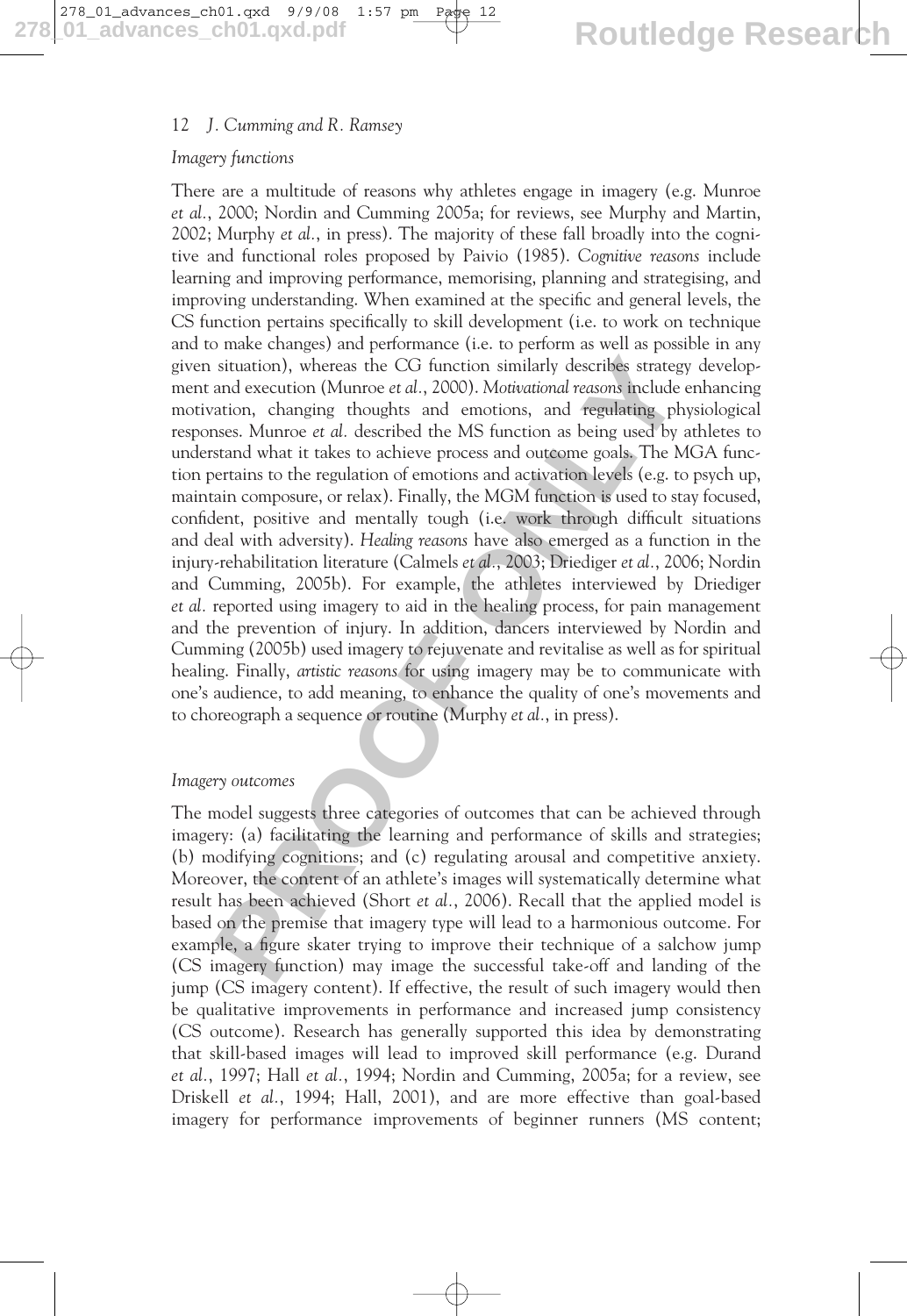Burhans *et al.*, 1988), arousal-based imagery for a strength task (MGA content; Murphy *et al.*, 1988), or confidence-based imagery for a sit-up task (MGM content; Lee, 1990).

Skill-based images have also resulted in outcomes beyond those predicted by the "what you see is what you get" principle (e.g. Anshel and Wrisberg, 1993; Calmels *et al.*, 2004b; McKenzie and Howe, 1997; Martin and Hall, 1995; Nordin and Cumming, 2005a). Imaging the "perfect stroke" led to significantly greater voluntary practice time of a golf-putting task (inferring greater motivation) than either the performance + outcome imagery group or the no-imagery control group (Martin and Hall, 1995). Anshel and Wrisberg (1993) found that tennis players' imagery of performing mechanically correct serves resulted in increased somatic (i.e. heart rate) and cognitive arousal. Both McKenzie and Howe (1997) and Nordin and Cumming (2005a) reported increased self-efficacy following imagery of dart throws. Finally, the CS sub-scale of the SIQ has been positively associated with increased trait confidence (Abma *et al.*, 2002) and facilitative interpretations of the symptoms associated with cognitive and somatic anxiety (Fish *et al.*, 2004).

group (Martin an Hall, 1999). Anshel and wisberg (1999) tound<br>lalayers' imagery of performing mechanically correct serves resulted<br>d somatic (i.e. heart rate) and cognitive arousal. Both McKenzie<br>1997) and Nordin and Cummi Less research attention has been given to images of strategies, routines and game plans. Indeed, when the applied model was initially published, evidence in support of CG imagery was mainly anecdotal in nature or case study reports (e.g. Fenker and Lambiotte, 1987; White and Hardy, 1998). There have been a few studies to show that imagery of skills sequenced together led to improvements in the performance of that sequence when compared to a control group (Blair *et al.*, 1993; Hardy and Callow, 1999). Only recently have interventions been undertaken to examine strategy-based images, and this research has led to mixed findings. Jordet (2005) used a single-case intervention design to show the effects of an intervention consisting of skill and strategy images with elite football players. He found improved exploratory visual activity for two out of the three players involved. By comparison, imaging the execution of football strategies did not lead to significantly improved implementation of these strategies in game situations for players on an Under-13 team (Munroe-Chandler *et al.*, 2005). The CG sub-scale of the SIQ has also been positively associated with state and trait sport confidence (Abma *et al.*, 2002; Callow and Hardy, 2001).

With respect to goal-based images, Martin and Hall (1995) found that imaging "a perfect stroke" combined with "the golf ball rolling across the green and into the hole" (performance + outcome imagery) led to significantly greater number of balls holed compared to imaging the perfect stroke only or control group. Moreover, participants in this condition also set higher goals for themselves and adhered more to their training regime, but did not demonstrate greater voluntary practice behaviour. MS imagery has also been positively associated with achievement goals (Cumming *et al.*, 2002), state and trait sport confidence (Abma *et al.*, 2002; Callow and Hardy, 2001; Evans *et al.*, 2004), and self-efficacy (Mills *et al.*, 2000).

Images of somatic and emotional experiences such as oneself competing in a race have resulted in measurable physiological changes in heart rate and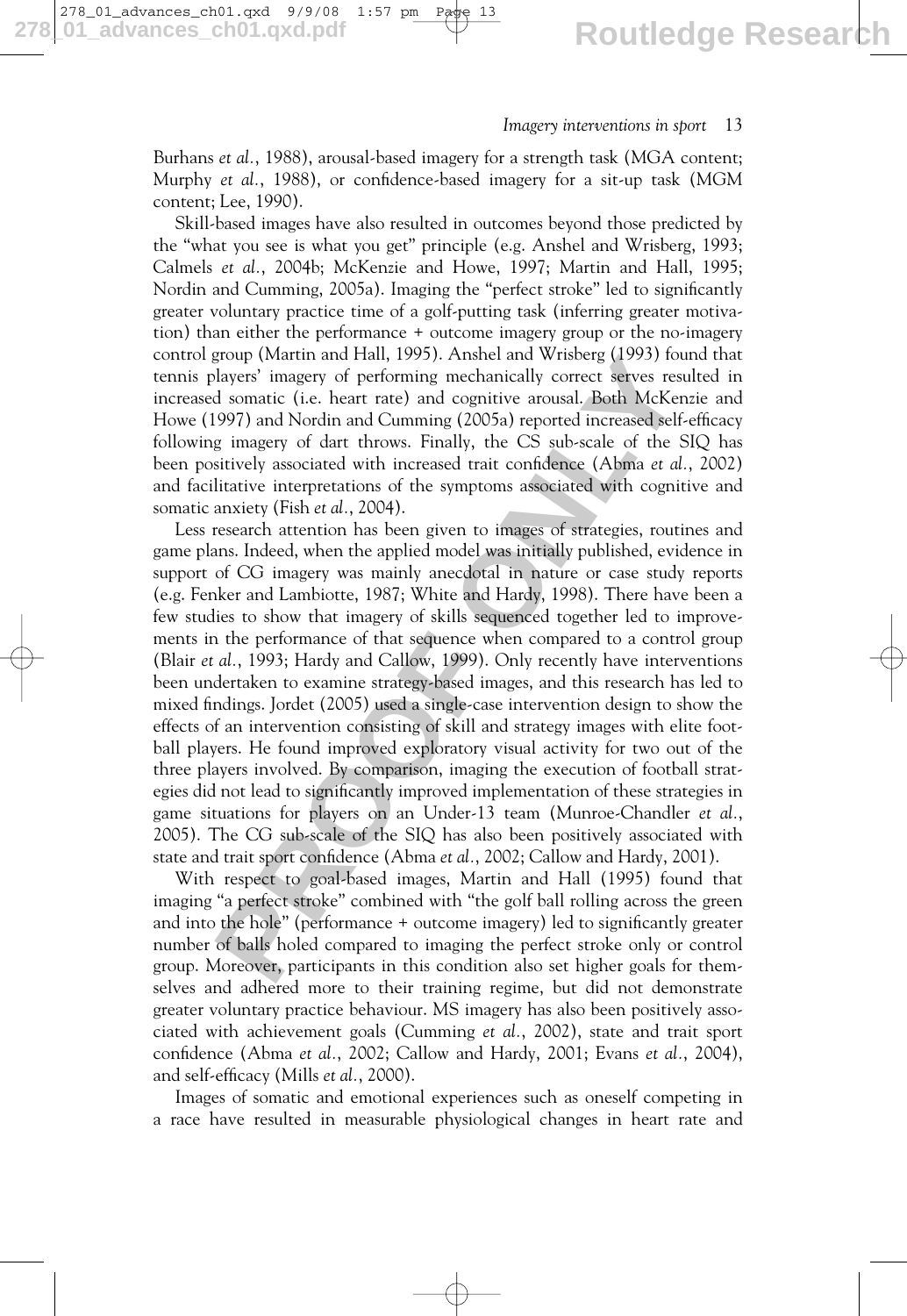respiration (Gallego *et al.*, 1996; Hecker and Kaczor, 1988). Martin *et al.* (1999) explained that MGA images contain necessary information about the physiological and emotional response of the performer (termed "response propositions"; Lang, 1977, 1979) to bring about these measurable increases in activation. Furthermore, Murphy *et al.* (1988) found that images of anger and fear prior to a strength task led to increased reports of feeling anxious, whereas images of being relaxed were associated with decreased levels of state anxiety intensity in another study (Murphy and Woolfolk, 1987). The MGA sub-scale of the SIQ, which describes images of being excited, stressed, psyched-up and anxious, has been associated with a greater intensity of symptoms associated with cognitive and somatic anxiety (Monsma and Overby, 2004; Vadocz *et al.*, 1997). Finally, Cumming *et al.* (2007) carried out a comparison of different forms of MGA imagery content (i.e. relaxation images, psyching-up images and competitive anxiety images), MGM imagery, and a combination of MGA and MGM imagery (termed "coping imagery" in this study) on heart rate response and selfreported psychological states. A total of 40 competitive individual sport athletes imaged five different imagery scripts, delivered in a counter-balanced order, and describing the immediate moments before performing in a hypothetical competition. As expected, only imagery scripts that contained somatic response information (MGA psyching up imagery, MGA anxiety imagery and coping imagery) led to significant increases in heart rate and anxiety intensity.

associated with a greater intensity of symptoms associated with cospider<br>anotatic anxiety (Monsma and Overby, 2004; Vadocz *et al.*, 1997). Fining *et al.* (2007) carried out a comparison of different forms of<br>ty content ( Similar to the above imagery types, associations have been found between MGA images and mastery cognitions. Certain SIQ studies report MGA imagery to be positively associated with state sport confidence (Moritz *et al.*, 1996), trait sport confidence (Abma *et al.*, 2002) and self-efficacy (Mills *et al.*, 2000). Other studies, however, have found a negative relationship to exist (Callow and Hardy, 2001; Monsma and Overby, 2004). On the surface, these contradictory findings may seem a little puzzling. However, they do make sense from the point of view of Bandura's (1997) self-efficacy theory. More specifically, MGA imagery may fulfil a source of self-efficacy called "physiological and affective states" by enabling individuals to experience optimal activation levels. If the content of imagery does not match the desired activation level, self-efficacy may lower. In support, Cumming *et al.* (2007) found that MGA anxiety imagery resulted in less self-confidence and more debilitative interpretations of symptoms associated with pre-competition anxiety than MGA psyching up imagery, MGM imagery and coping imagery. Lower levels of confidence were also reported after MGM relaxing imagery. These findings led the authors to suggest that athletes should be careful to use the aspect of MGA imagery that will lead to their desired activation level, and images of being anxious in competition without corresponding feelings of mastery may be problematic for certain athletes. By comparison, combining MGA and MGM content allows the athlete to simultaneously experience high levels of anxiety and self-confidence. Termed "confident coping", Jones and Hanton (2001) have suggested that this psychological state will enable athletes to view the symptoms associated with competitive anxiety in a more facilitative manner. Along similar lines, an inter-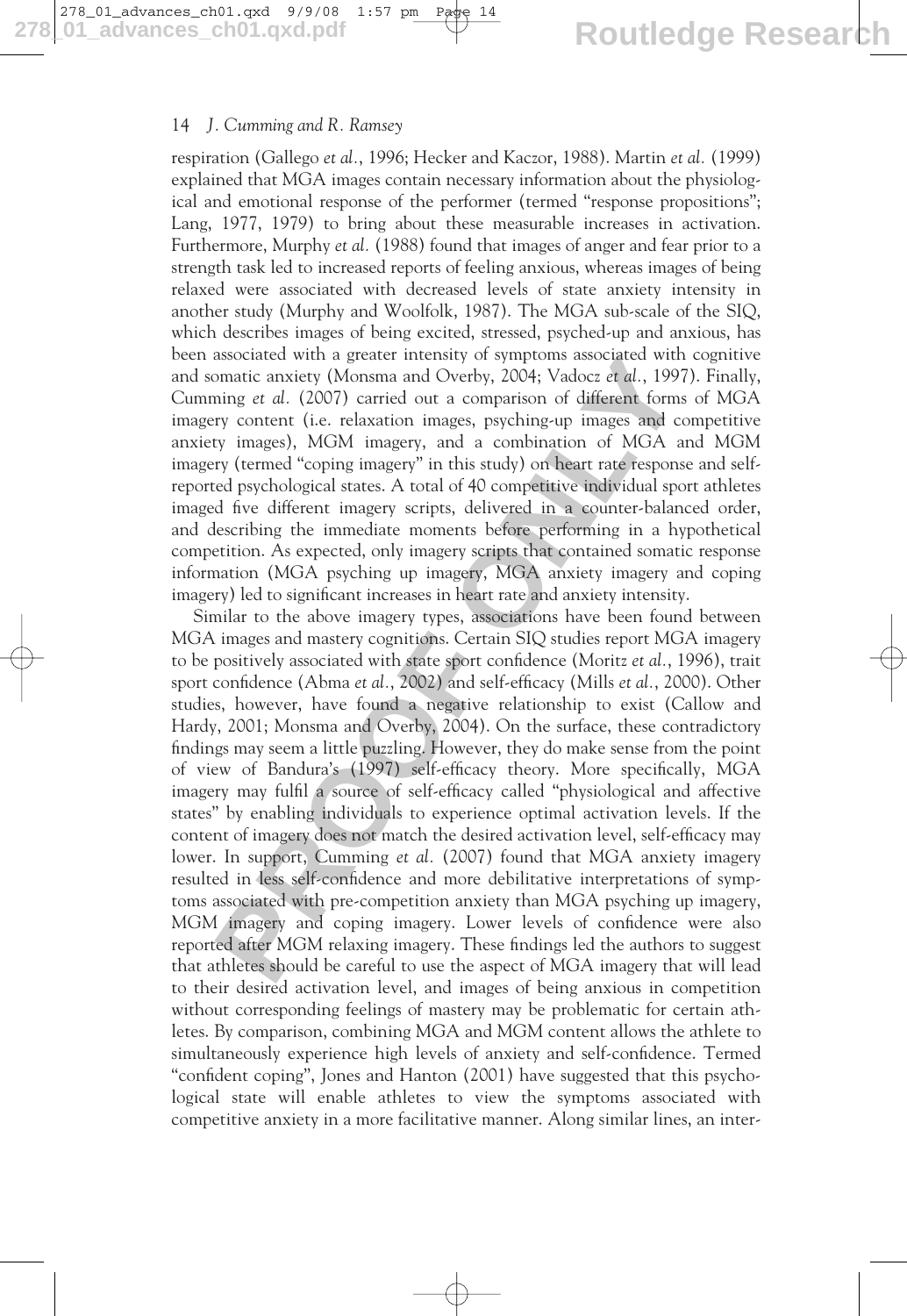vention combining both MGA and MGM imagery led to lower levels of perceived stress and increased self-efficacy before and during a rock-climbing task (Jones *et al.*, 2002).

Finally, numerous SIQ studies have shown the MGM sub-scale to be positively associated with state sport confidence (Callow and Hardy, 2001; Fish *et al.*, 2004; Monsma and Overby, 2004; Mortiz *et al.*, 1996; Vadocz *et al.*, 1997), trait sport confidence (Abma *et al.*, 2002), self-efficacy (Beauchamp *et al.*, 2002; Mills *et al.*, 2000) and collective efficacy (Shearer *et al.*, 2007). Experimentally designed research has also found that mastery images lead to increased self-efficacy (Feltz and Riessinger, 1990) and state confidence (Cumming *et al.*, 2007), whereas intervention studies have reported improvements to state confidence (Callow *et al.*, 2001) and collective efficacy (Munroe-Chandler and Hall, 2004). More recently, Nicholls *et al.* (2005) carried out an MGM imagery intervention to enhance the flow experiences of high-performance golfers. Employing a singlesubject replication reversal design, three of the four participants reported increased intensity of flow states, and all four reported increased frequency of flow states and percentage of successful golf shots, albeit these changes were relatively small in nature. Other studies have also shown a direct association between MGM imagery and better performance (Beauchamp *et al.*, 2002; Nordin and Cumming, 2005a; Short *et al.*, 2002), lower levels of cognitive and somatic anxiety intensity (Cumming *et al.*, 2007; Monsma *et al.*, 2004), and more facilitative anxiety interpretations (Cumming *et al.*, 2007).

In Reassingr, 1990) and state confidence (Cumming et at, 2007), where the confidence (Cammin etion studies have reported improvements to state confidence (Cam) and collective efficacy (Munroe-Chandler and Hall, 2004). Neve Altogether, there seems to be some amount of congruence between the content of athletes' images and the outcome of their imagery that is consistent with the applied model's "what you see is what you get" principle. There is growing evidence, however, which shows that imagery will offer more results beyond what meets the eye (Nordin and Cumming, 2005a). More specifically, a number of investigations have found that one imagery type can be related to several outcomes (Callow and Waters, 2005; Calmels *et al.*, 2003; Evans *et al.*, 2004; Nicholls *et al.*, 2005; Nordin and Cumming, 2005a, in press b; Short *et al.*, 2002, 2004a). The relationships between different imagery types and outcomes therefore appear more complex than initially considered by the applied model. If imagery type were replaced by function, however, the predictions would likely hold more consistently. Instead of content systematically determining the outcomes, it would instead be the function of that imagery. To explain their findings, for example, Callow and Hardy (2001) stated that it might not be what is being imaged that influences confidence, but rather the function that imagery is serving. As long as the imagery is effective, there would then likely be a match between the athlete's reason for imaging and the outcome achieved. The challenge then becomes to select the appropriate content that will serve the intended function, which is an issue that we will address in the next section.

In addition to the three categories of outcomes outlined, the model could be expanded to include outcomes related to the imagery process, injury rehabilitation and, unexplored as of yet, artistry and other more aesthetic aspects of performance. Several studies have already found significant increases in the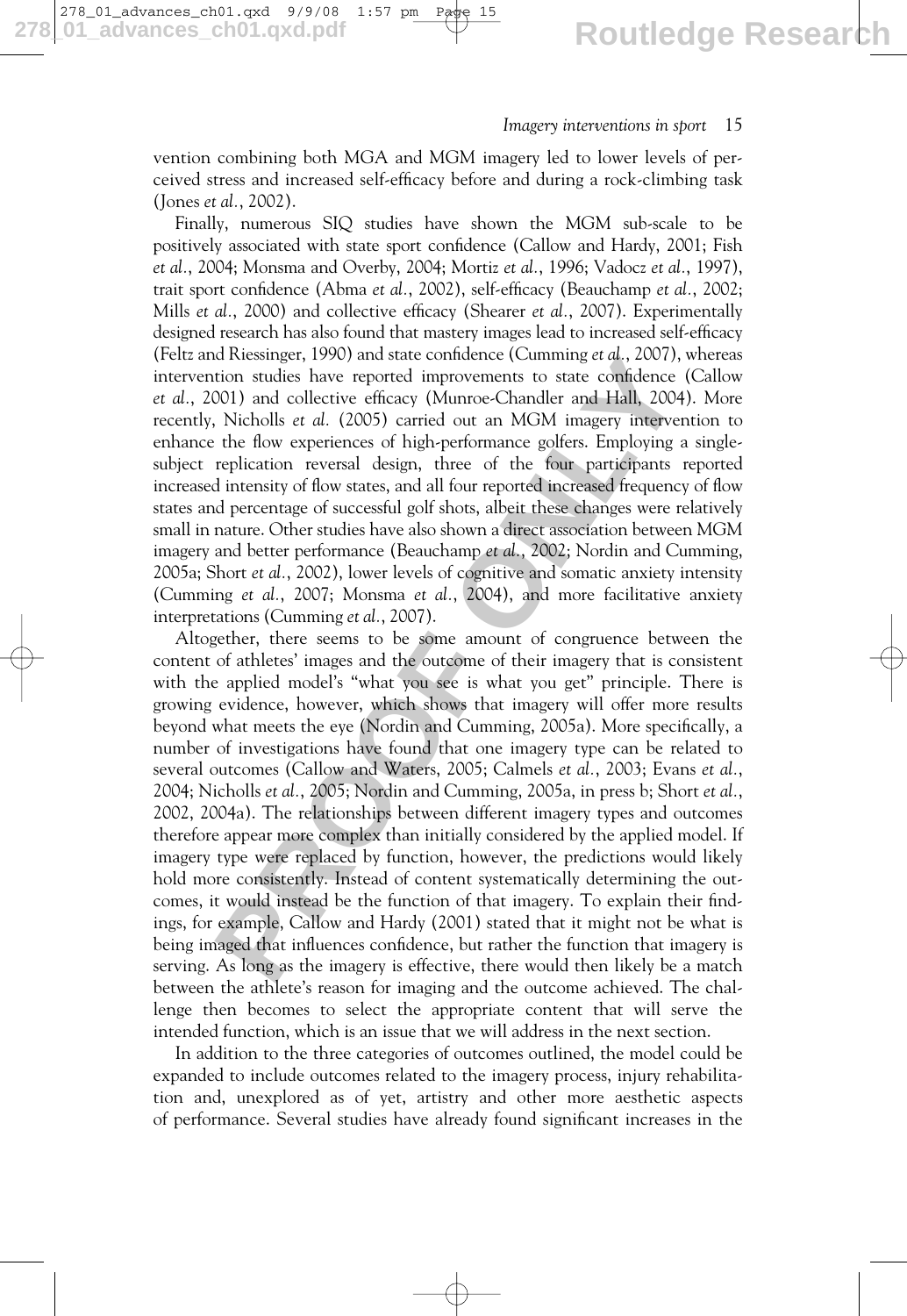frequency of athletes' imagery following involvement in an imagery intervention (Callow *et al.*, 2001; Cumming *et al.*, 2004; Cumming and Ste-Marie, 2001; Evans *et al.*, 2004; Munroe-Chandler *et al.*, 2005; Rodgers *et al.*, 1991). Imagery ability has also been found to improve (Calmels *et al.*, 2004b; Cumming and Ste-Marie, 2001; Rodgers *et al.*, 1991) and imagery sessions found to be more systematic and detailed (Evans *et al.*, 2004; Rodgers *et al.*, 1991). With respect to the rehabilitation process, Cupal and Brewer (2001) found significant improvements in knee strength, rehab anxiety and pain following a relaxation and guided imagery intervention with patients recovering from anterior cruciate ligament (ACL) reconstruction surgery. The imagery content included the physiological processes at work during each stage of recovery (e.g. visualise scar tissue releasing during wall slide), positive emotional coping responses (e.g. reinterpreting pain as pressure) and different sensory modalities (e.g. visual and kinaesthetic).

#### *Personal meaning*

anterior cruciate ligament (ACL) reconstruction surgery. In eimetror cruciate interaction surgers, the interaction surger e.g. visualise scar tissue releasing during wall slide), positive emay e.g. visualise scar tissue re It is now well acknowledged that a particular image can serve one or multiple functions depending on the meaning the image holds for the athlete (e.g. Callow and Hardy, 2001; Hall *et al.*, 1998; Nordin and Cumming, in press b; Short *et al.*, 2002, 2004a, 2006; Vadocz *et al.*, 1997). Indeed, Martin *et al.* (1999) borrowed the concept of meaning from Ahsen's (1984) triple-code model to explain that the same image can be interpreted differently across athletes and elicit different individual reactions. As we will see later in the chapter, the concept of personal meaning also plays a similar role in Lang's bioinformational theory (1979) as one of three types of propositional information (i.e. meaning propositions). Martin *et al.* illustrated the point with the findings of Hale and Whitehouse (1998) who asked football players to imagine taking a potentially game-winning penalty kick with either a "pressure" or "challenge" appraisal emphasis. Those participants in the challenge situation reported their anxiety symptoms to be more facilitative than participants in the pressure situation. Responses made by participants in interviews or open-ended questionnaires at the completion of intervention studies also reinforce the idea that the imagery experience is a highly personal one. For example, a golfer participating in an MGM imagery study (Nicholls *et al.*, 2005) described his images as serving an MGA function (e.g. ease worries, decrease tension) in addition to the intended MGM (e.g. feel more confident and focused). For similar reasons, Short *et al.* (2004a) suggested that researchers should verify with their participants that the perceived image function is consistent with the research or intervention goals. Furthermore, when designing interventions, the imagery function should first be considered (Short and Short, 2005). Imagery content could then be decided upon in conjunction with the athlete to ensure that the images are serving the desired function. Moreover, Short and Short advised that the images selected are viewed as facilitative in manner. For instance, an elite rugby union player described certain MGA and MGM as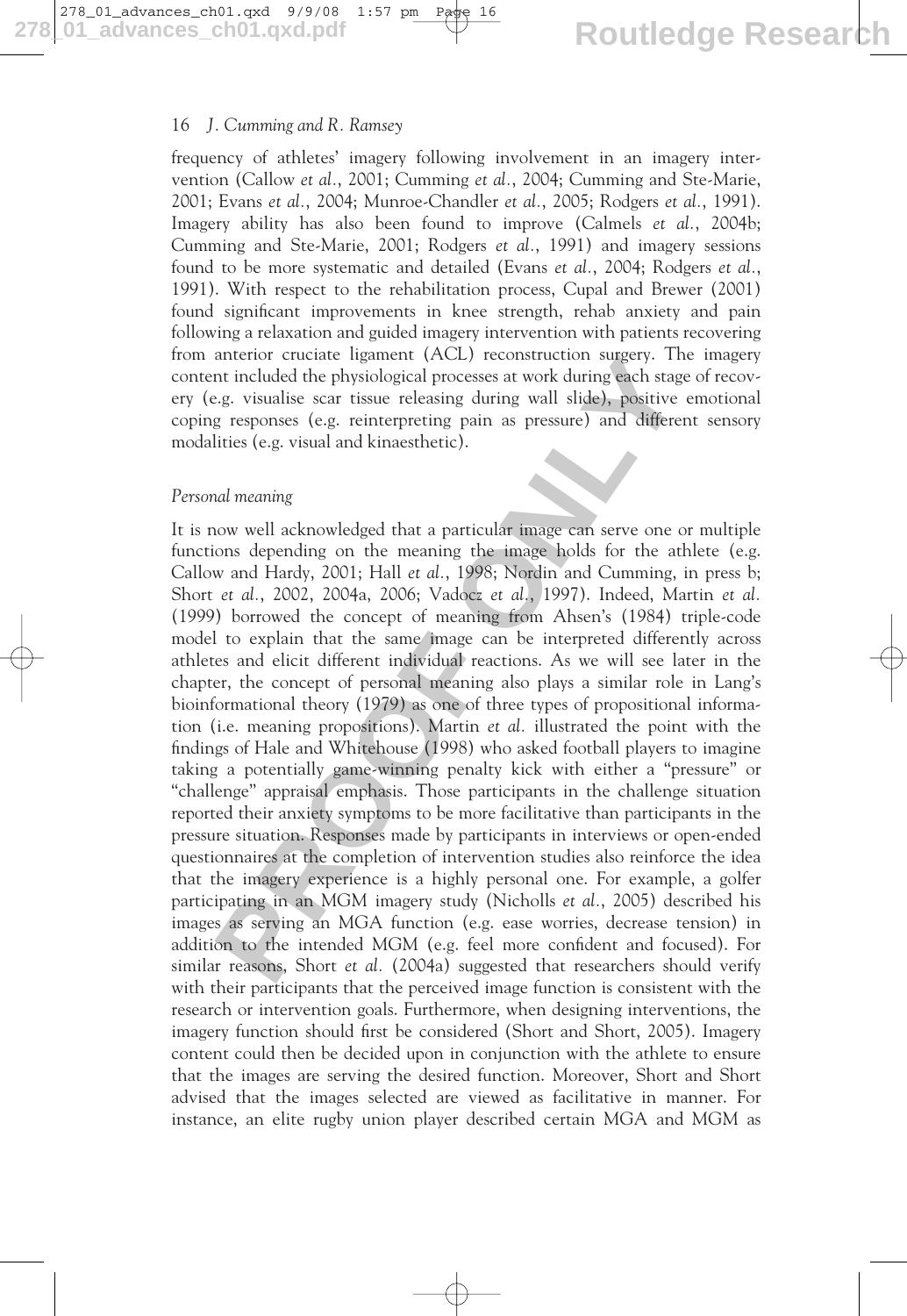debilitative and intrusive to his performance by creating inappropriate activation levels (Evans *et al.*, 2004). He instead preferred to use technical and tactical images to achieve motivational outcomes, including increased motivation and self-confidence.

## *Sport situation*

that the use of mangery as a pre-competition strategy led to green that the use of magery were used by the participants. In the experiment such did not include a manipulation check so it is unknown how mucles of imagery we Of all the components included in the applied model, the least researched is the sport situation. Martin *et al.* (1999) reviewed preliminary evidence demonstrating that the use of imagery as a pre-competition strategy led to greater performance compared to a control group. They also pointed out that these studies did not include a manipulation check so it is unknown how much or what types of imagery were used by the participants. In the experiment subsequently carried out by Cumming *et al.* (2007), types of pre-competition imagery were compared, but actual performance was not assessed in case certain types had a debilitative effect on the performer. They found that images resulting in appropriate activation levels and psychological states for the athlete (MGA psyching up imagery, MGM imagery and coping imagery) led to greater predictions of performance compared to those that did not (MGA anxiety imagery, MGA relaxing imagery). The next step would be to carry out intervention research that is particular to pre-competition as well as the other timeframes outlined in the applied model (i.e. training and rehabilitation). Further contexts have also been suggested, including exercise situations (Hall, 2001) and phases of the competitive season (Cumming and Hall, 2002a), which can also be considered when planning an intervention study.

### *Imagery ability*

According to the applied model, the effectiveness of an imagery intervention will be dependent on the athletes' ability to image. Research supports this assertion by demonstrating that individuals higher in imagery ability show greater performance improvements following a skill-based imagery intervention (e.g. Goss *et al.*, 1986; Rodgers *et al.*, 1991). McKenzie and Howe (1997) found that imaging ten dart throws across 15 treatment days led to enhanced self-efficacy only for participants with superior imagery ability. Furthermore, Vergeer and Roberts (2006) found that flexibility gains were positively associated with reports of imagery vividness. As a more complete test of the model, Gregg *et al.* (2005) examined whether ease of imaging influenced the relationship between different types of imagery and track-and-field performance over an indoor season. Visual and kinaesthetic imagery ability significantly predicted greater CS imagery use, but the interaction between CS imagery and imagery ability failed to predict an athlete's best performance of the season.

Evidence in support of imagery ability as a moderating variable has recently been found in a study with exercisers (Cumming, in press). Concerns have been raised by Gregg *et al.* (2005) and others (e.g. Martin *et al.*, 1999) that typically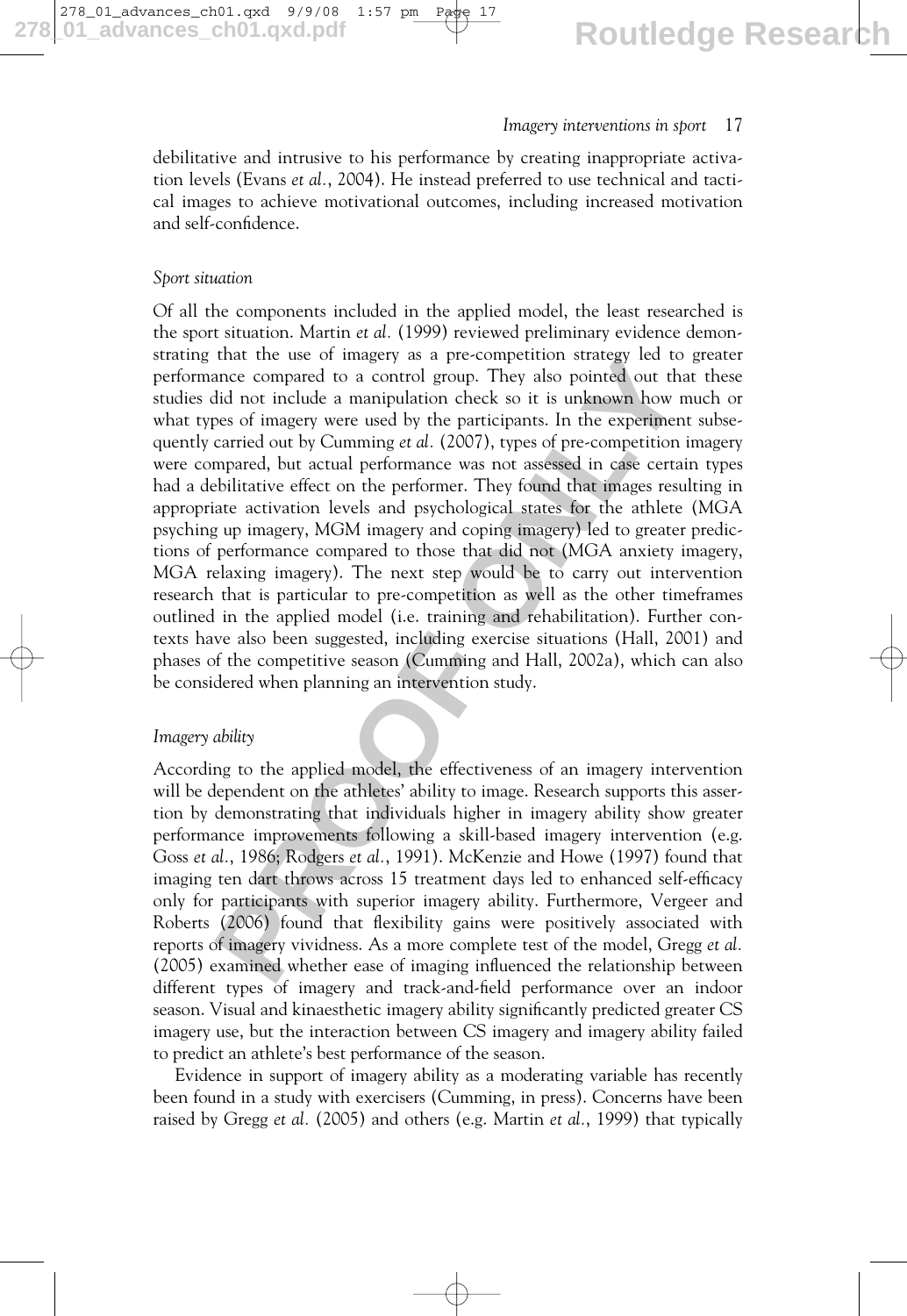employed imagery ability questionnaires, such as the revised version of the Movement Imagery Questionnaire (MIQ-R; Hall and Martin, 1997), are not designed to assess the motivational aspects of imagery. Cumming therefore added companion scales assessing ease of imaging to the Exercise Imagery Inventory (EII; Giacobbi *et al.*, 2005). Similar to the SIQ and DIQ, the EII normally assesses the frequency with which individuals use different imagery types (i.e. appearance-health imagery, exercise technique imagery, exercise self-efficacy imagery and exercise feelings imagery). Of these types, it was found that exercisers' abilities to create appearance-health images moderated the relationship between imagery frequency and leisure-time exercise, coping efficacy and scheduling efficacy. This interaction revealed that exercisers who imaged their appearance and health more frequently and found it easier to see and feel these images, also tended to exercise more. Moreover, these individuals also had stronger beliefs about their ability to cope with challenges and difficulties related to exercising, and scheduling exercise sessions. Consequently, there is now some existing evidence to suggest that imagery ability is a moderating variable for imagery types beyond that of skill-based ones and outcomes in addition to performance. Although more testing is needed, particularly with valid and reliable measures of imagery ability, the findings do reinforce recommendations made to include strategies for improving imagery ability when planning imagery interventions.

#### *Summary*

From magery tracqueory and lessue-time exertse, compare emasse, compared and health more frequently and found it easier to see and feel these iended to exercise more. Moreover, these individuals also had st should health m The introduction of the applied model to the sport imagery literature has sparked an abundance of studies, both cross-sectional and experimental in nature, to test the various predictions made. In addition to building a literature surrounding the model, other positive consequences can be noted in terms of the methodological concerns previously outlined. Not only are the studies guided by a theoretically and empirically based model, but have also tended to include measures to screen for possible confounding variables and manipulation checks to verify that the intervention is being received and carried out as intended. The model has therefore achieved its main aim of being a useful guide for both research and applied work. Our review of this literature has led us to suggest that the predictions made by the model are also generally supported. However, there is a need to clearly distinguish imagery type from function, with image-meaning bridging the gap between concepts. Researchers should therefore consider different ways of establishing the perceived imagery function and to monitor whether these perceptions change throughout the intervention. This recommendation is particularly important to consider when there is not an obvious congruence between what the athlete is imaging and why. There is also enough evidence to now include additional imagery types and outcomes in the model. Others (Murphy *et al.*, in press) have further commented on individual difference variables (e.g. age, gender, participation level, motivational orientations, etc.) and other moderators (e.g. duration and amount, deliberateness, direction, perspective) that may also be considered. Finally, the applied model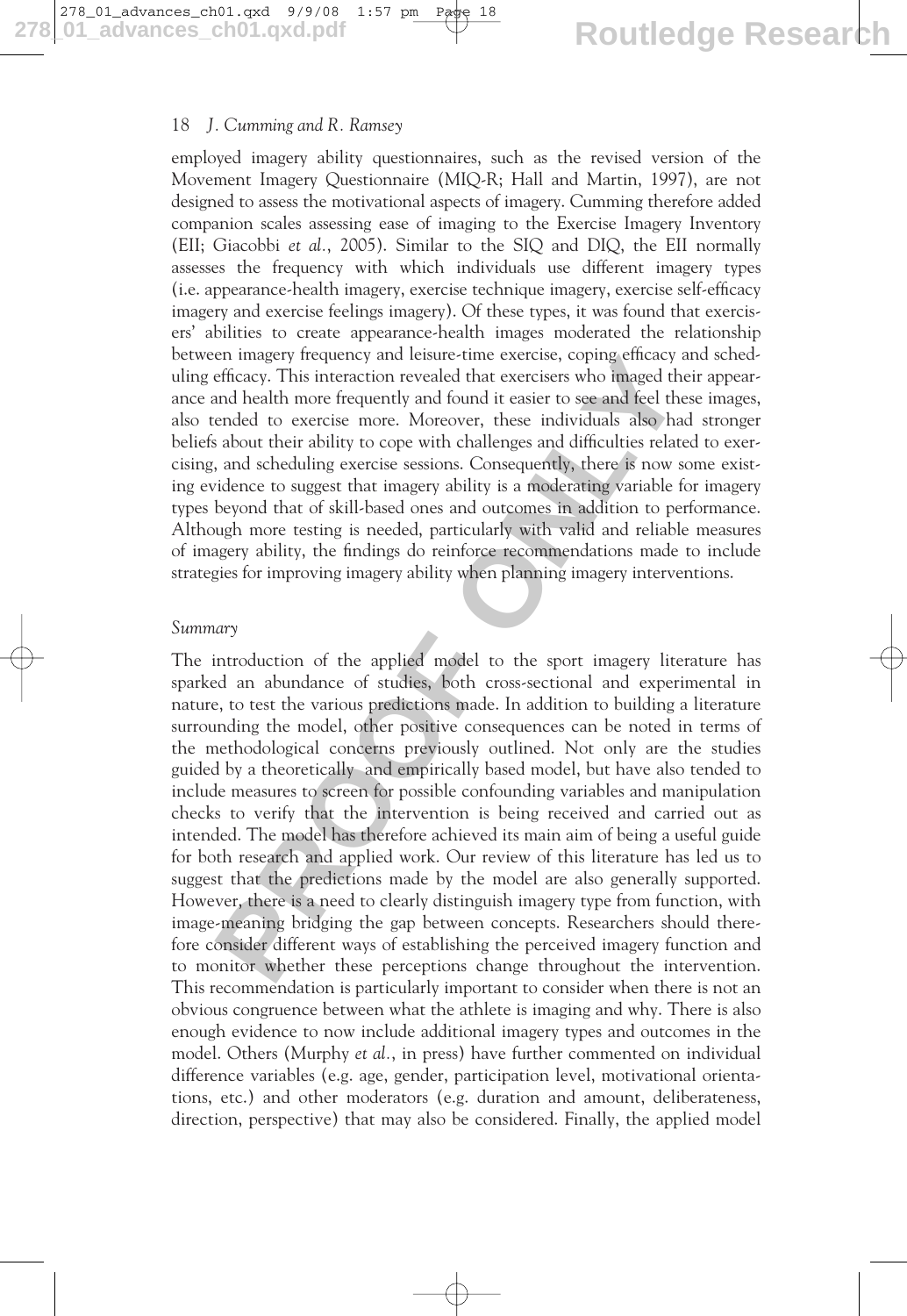has been generally examined in injury rehabilitation, exercise, sport and dance. However, there has been limited work done so far in specific situations (e.g. during training, prior to competition) and more research is encouraged in this respect.

# *The PETTLEP model of motor imagery*

The PETTLEP model of motor imagery (Holmes and Collins, 2001, 2002) is founded on the notion that a functional equivalence exists between imagery and motor performance. That is, similar brain structures to those that coordinate overt actions (i.e. motor structures) are also activated during imagery of actions (e.g. Ehrsson *et al.*, 2003; Fadiga *et al.*, 1999). Moreover, it is this similarity in neural activity when one performs imagery practice that provides the mechanism through which imagery functions to modulate subsequent motor and sports performance. Importantly, it has been argued that the effectiveness of an imagery intervention is determined by how well these same brain areas are activated through imagery (Holmes and Collins, 2002). In light of this proposed mechanism, the PETTLEP model of motor imagery was designed as a tool that sport scientists could use to heighten the equivalence between imagery and actual performance and thus improve the effectiveness of imagery interventions.

for performance. That is, similar bran structures to those that coosept to the stellane rearctions (i.e. motor structures) are also activated during image<br>(e.g. Ehrsson *et al.*, 2003; Fadiga *et al.*, 1999). Moreover, it The acronym "PETTLEP" represents the seven elements of the model: **P**hysical, **E**nvironment, **T**ask, **T**iming, **L**earning, **E**motion and **P**erspective. The fundamental premise behind each element is the same: in order to maximise functional equivalence and therefore optimise the impact of an imagery intervention, the imagery performed should match actual performance as closely as possible. The "physical" element is concerned with the extent to which the physical nature of imagery reflects that of actual performance. For example, a batsman in cricket who is mentally practising a shot should assume a characteristic posture, wear typical sportswear, hold appropriate equipment and image the physical responses that would occur in real performance of the skill. The "environment" element refers to the physical environment that the magery is performed in being identical (if possible) to the actual performance environment. Moreover, the imagery environment should mimic a personalised and multisensory experience akin to the real-life performance of any given individual. In continuing with the above example, imagery of a cricket shot should ideally be performed on an individual's actual cricket pitch – or, if this is not possible, photographs or DVDs could be used as an alternative. The "task" element suggests that the imaged task should correspond as closely as possible to the real task. That is, the specific content of imagery performed should specifically mimic actual performance. For example, a cricket player should mentally practise the type of shots they would typically play in a match, thus reflecting their current level of performance or stage of learning. The "timing" element conveys that imagined performance should be temporally matched to the same speed as actual performance (i.e. real-time). The "learning" element suggests that an individual's imagery practice should be analogous to their current stage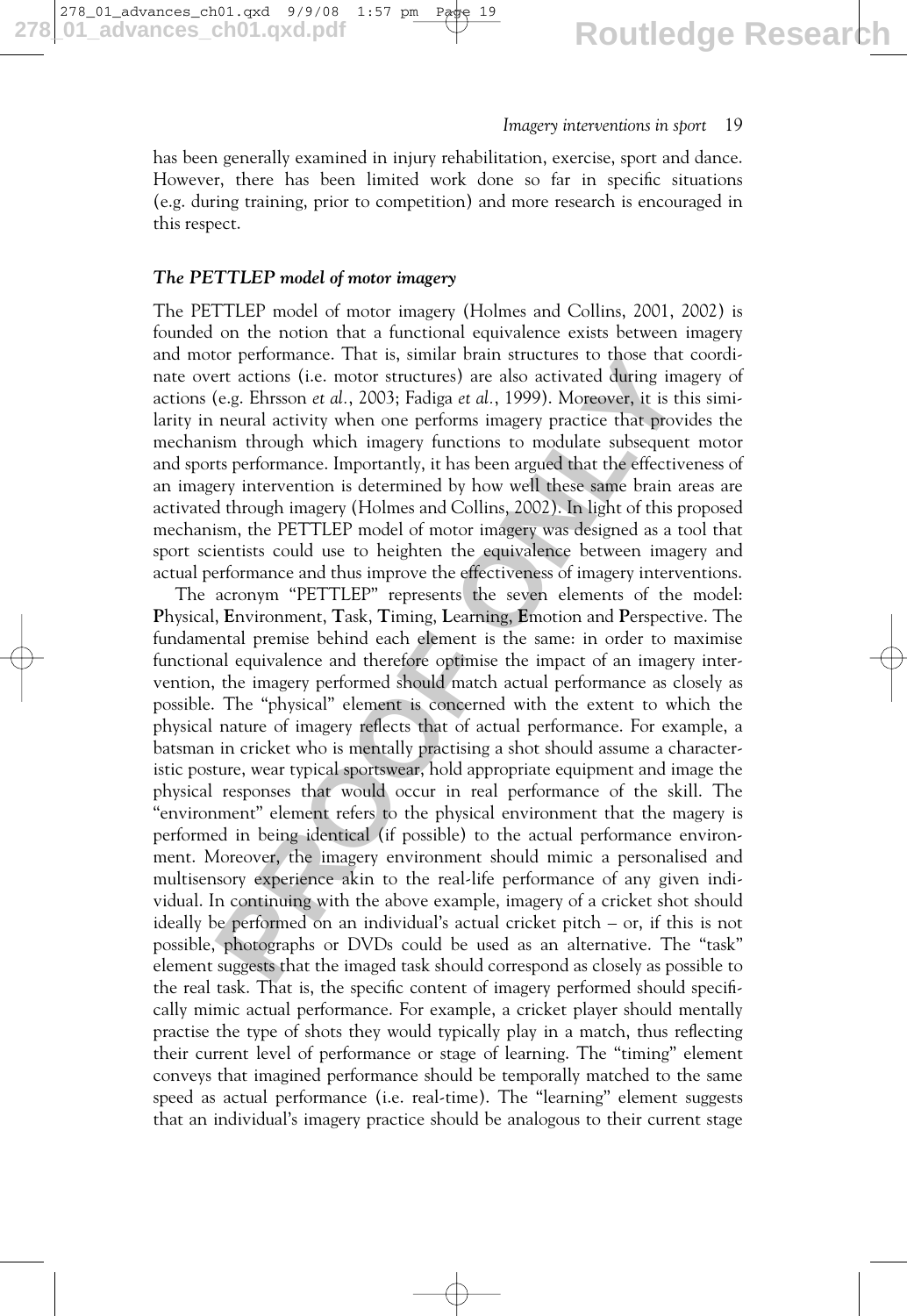W, 1999), within the PEITIEP model tooth perspectives are considerably steppy in the perspective taken the sampropriate motor representations and potentially strengthen the ork. Moreover, sports performers may find that th of learning and subsequently acclimatise as skill level develops. The "emotion" element suggests that imagery should incorporate all emotions and arousal typically experienced during actual performance. However, it has been since noted that any negative thoughts that could be detrimental should be replaced with positive ones (Smith *et al.*, 2007). The "perspective" feature suggests that imagery should be performed from a visual perspective that represents the view taken by the athlete when actually performing the task (i.e. internal or external). While there has been debate in the literature on the benefits of one perspective over another (e.g. Cumming and Ste-Marie, 2001; Hardy and Callow, 1999), within the PETTLEP model both perspectives are considered to access appropriate motor representations and potentially strengthen the neural network. Moreover, sports performers may find that the perspective taken during imagery practice may be contingent on the demand of the task being imaged. It has previously been demonstrated that taking an external perspective can be more beneficial when form or body coordination is an important feature of the to-be-learned movement. Conversely, it is more advantageous to use an internal perspective for open skills that depend heavily on perception for their successful execution (Hardy and Callow, 1999). Therefore, Holmes and Collins (2001) suggested that the imagery perspective employed should be appropriate for both the individual and the task.

In accordance with bioinformational theory (Lang, 1977, 1979, 1985), the PETTLEP model also advocates that, for imagery to be optimally effective, each element should include stimulus (i.e. information concerning the stimuli in the environment), response (i.e. the cognitive, behavioural and affective responses of an individual to given stimulus in an environment) and meaning propositions (i.e. the perceived importance of the behaviour). By including these propositions into imagery practice, the correspondence (or functional equivalence) to physical practice should increase which, in turn, should raise the effectiveness of an imagery intervention at facilitating performance.

# *Evidence*

Following the publication of the PETTLEP model, there has been a growing endeavour to empirically test the assumptions made. To this end, experimental studies have proved valuable for affirming the viability of the model as an effective tool to raise the functional equivalence that imagery has with performance and, in doing so, increase the effectiveness of imagery interventions delivered in sporting settings. More specifically, consistent evidence has been provided which highlights that imagery more functionally equivalent to actual performance will have more pronounced effects on subsequent sports performance compared to less functionally equivalent imagery (Callow *et al.*, 2006; Smith and Collins, 2004; Smith and Holmes, 2004; Smith *et al.*, 2001, 2007).

Clear and consistent evidence has demonstrated that manipulating the "physical" and "environment" elements of the model has beneficial effects on sports performance (Smith and Collins, 2004; Smith *et al.*, 2001, 2007). For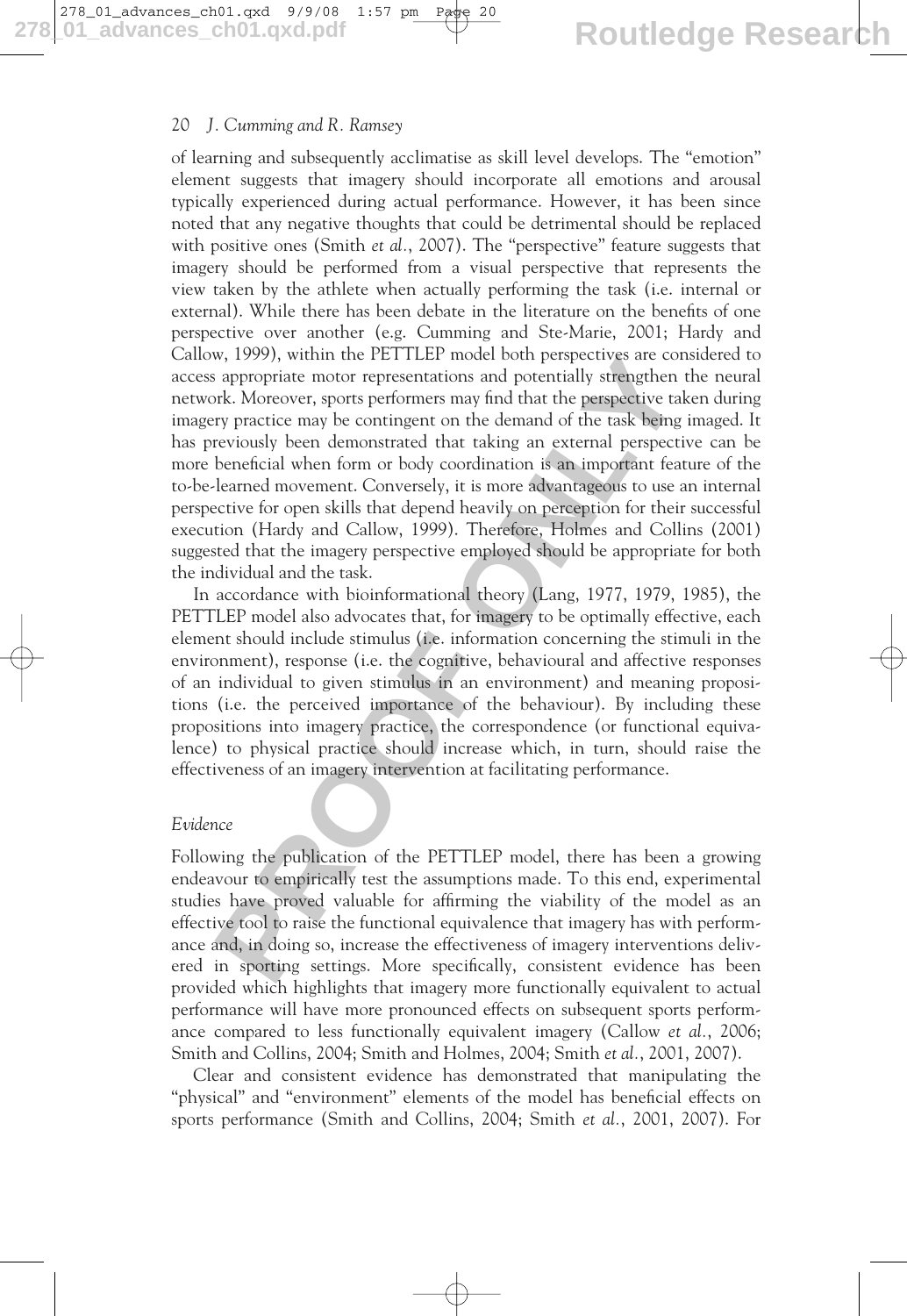example, one experiment from Smith *et al.* (2007) involved implementing a six-week imagery intervention with university-level hockey players where the physical and environment components of the PETTLEP model were manipulated. Three different intervention groups used imagery to practise ten hockey penalty flicks every day for six weeks. Each group either: (a) wore hockey clothes while standing on a hockey pitch (i.e. physical + environment), (b) wore hockey clothes while standing at home (i.e. physical only) or (c) wore normal clothes while sitting down at home (i.e. no PETTLEP elements). The control group did not perform imagery but instead read hockey literature. The post-test results showed that the most functionally equivalent form of imagery practice (i.e. wearing hockey clothes while standing on a hockey pitch) scored significantly higher compared to a less functionally equivalent forms of imagery practice (i.e. wearing hockey clothes while standing at home or wearing normal clothes at home). All forms of imagery practice resulted in significantly higher performance scores compared to control. These data support the assumption that to maximise performance facilitation from imagery interventions, the physical and environment aspects of the model should be delivered in a functionally equivalent manner.

**Fresults showed that the most functionally equivalent form of man<br>
<b>PROCENTE TENT ENET TO TENT CONDUP (i.e. wearing hockey clothes while standing on a hockey pitch) sc<br>
(i.e. wearing hockey clothes while standing at home** Ramsey *et al.* (2007) manipulated the "emotion" element of the model using a sample of university football players. In their study, participants took ten penalties prior to and following a six week intervention period. Two imagery interventions, which differed only in their emotional content, were compared to a control group who performed a stretching routine. Each group performed their intervention four times per week with approximately half the sessions performed on their football pitch and the other half at home. At post-test, both imagery groups scored significantly higher points than the control group, but no significant differences were observed between the two imagery groups. These particular findings again support the contention that using PETTLEP-based imagery practices is an effective way to design performance-facilitating imagery interventions in sport. However, the data do not support the model's proposal that increasing functional equivalence through the inclusion of emotions felt during real-life performance has any beneficial effect on sports performance. However, it should be noted that the authors recognised that the testing environment for the experiment was not a competitive live-match atmosphere. Consequently, the inclusion of competitive emotions in one of the imagery interventions may not have resulted in additional benefits to performance due to the lack of actual competitive emotions felt during the post-test session. A tentative proposal is offered by Ramsey *et al.* that elements of the model may function differently in training and competition. However, this needs to be empirically tested and is an interesting area for future research.

The studies outlined above measured the effect on sports performance of individual elements of the PETTLEP model or, in some cases, combinations of different elements. Investigating all seven elements together, Smith *et al.* (2007; Experiment 2) compared two imagery groups to a physical practice group and a no-imagery control on the performance of a Full Turning Straight jump on a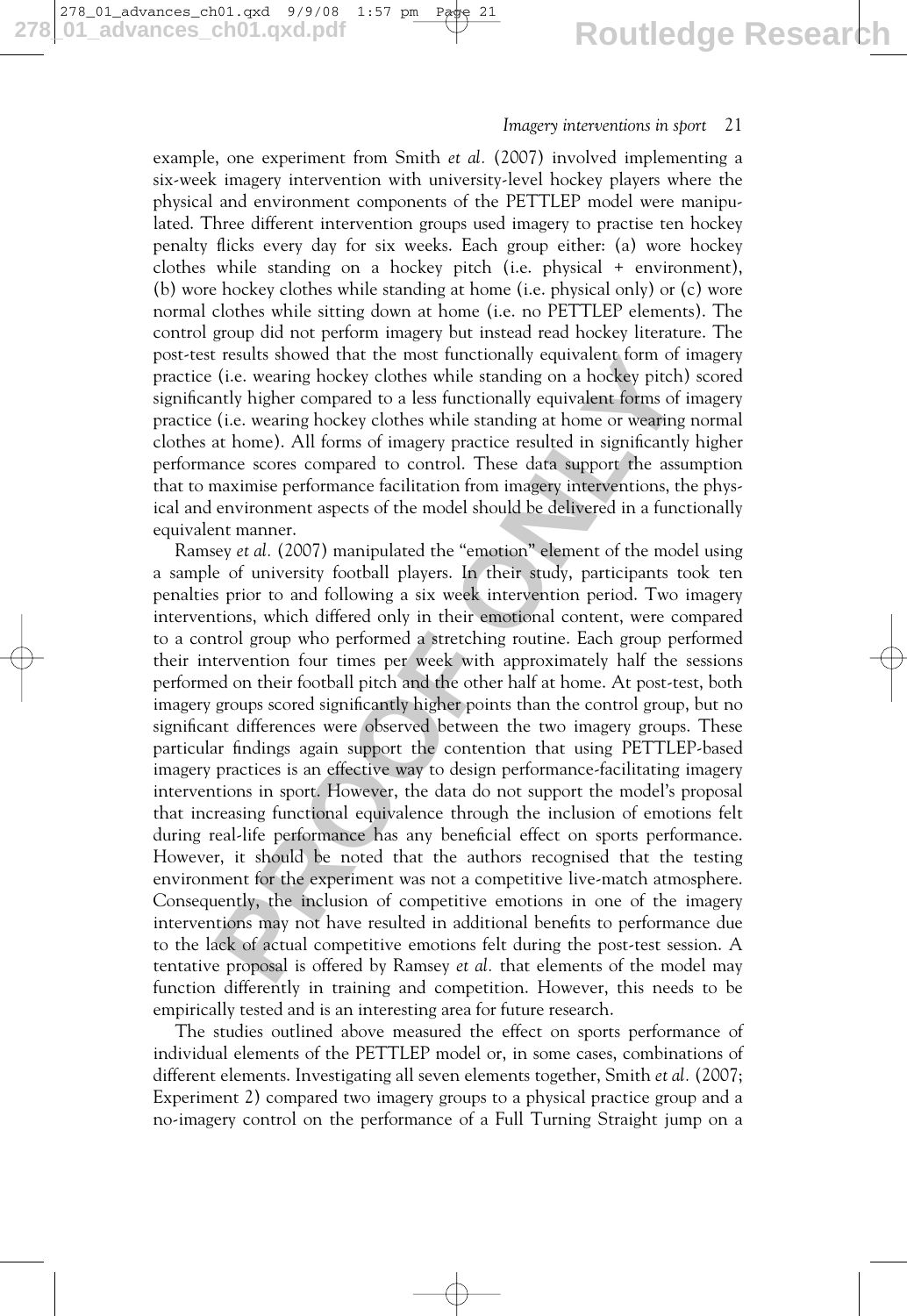gymnastics beam. The imagery groups either performed: (a) imagery consisting of all seven elements of the model, or (b) imagery using a written script that included descriptive information about the environment and task (i.e. stimulus propositions). Each group performed their task three times per week for six weeks. The results demonstrated that the physical practice group and the PETTLEP imagery group performed better than the other two groups in the post-test. Additionally, no differences were found between the physical practice group and PETTLEP imagery group.

# *Summary*

nary<br>
mary<br>
ether, there is growing evidence confirming the predictions made<br>
TLEP model. The central focus of these findings has suggested the<br>
TLEP model of motor imagery is an effective tool for designing perform<br>
ating Altogether, there is growing evidence confirming the predictions made by the PETTLEP model. The central focus of these findings has suggested that the PETTLEP model of motor imagery is an effective tool for designing performancefacilitating imagery interventions in sport. Furthermore, the majority of evidence is consistent with the model's proposal that more functionally equivalent imagery interventions provide more compelling performance-facilitation effects compared to imagery interventions less functionally equivalent with performance. A main strength of the model is that it is underpinned by robust neuroscientific evidence and a clearly articulated mechanism for the observed performance effects from imagery practices. However, the model is still relatively new and has not yet been widely tested. We encourage researchers to continue testing each element of the model, in isolation and in combination with other elements. In this way, individual element characteristics could be discerned as well as the interactive effects with other elements of the model. Such findings may reveal that certain elements are more important to manipulate than others to achieve the specific desired outcome (e.g. improved performance, increased self-efficacy and modified interpretations of anxiety).

A further important future development for the PETTLEP model would be for testing to take place in a variety of settings with a mixture of populations. Not only is the model relevant for a variety of sporting environments with athletes of differing levels of ability, but also clinical and rehabilitative populations. The latter setting may include patients who have lost function in limbs and need recovery or clinicians who aim to develop motor expertise. In addition to these future developments, some limitations of the model should be recognised. Even though evidence has been presented showing performance benefits following the inclusion of all seven PETTLEP elements (Smith *et al.*, 2007; Experiment 2), it may not always be feasible to do so. For instance, sick or injured athletes who use imagery as a substitute for training sessions they cannot complete may find it difficult to satisfy the "physical" and "environment" elements of the model. As a compromise, these athletes could hold relevant sporting equipment during their imagery practices and incorporate kinaesthetic feelings but be unable to adopt the physical position. In addition, athletes may use imagery to supplement training when they cannot make it to the sports facilities. In this instance, when the "environment" cannot be manipulated, the athletes might make use of pictures/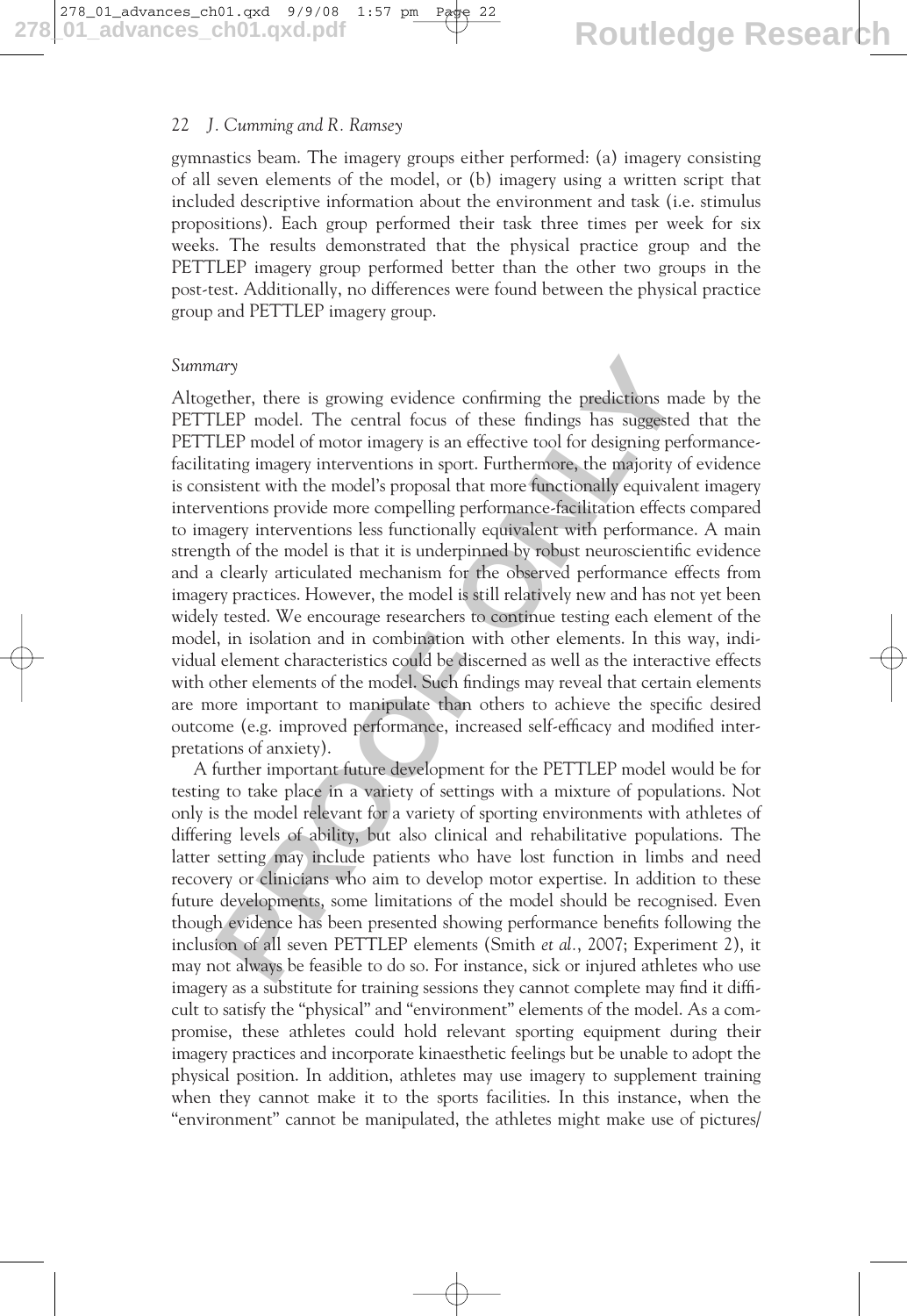video clips of the venue as well as to focus more so on the other PETTLEP elements to optimise functional equivalence.

# **Implications for professional practice**

Our review of the literature has revealed that researchers are taking heed of previous recommendations to improve the methodology of imagery studies and adopt testable frameworks to guide their work. While this is now becoming the norm for studies published over the past five years or so, there are still exceptions slipping through the net. Rather than highlight the weak studies, we will instead emphasise elements of good practice evident in the literature with the hopes that these become standard among imagery researchers. Goginsky and Collins (1996) have also made a detailed list of recommendations for the interested reader to consider when planning their own research design.

#### *Screening measures*

through the net. Kather than hay plught the weas studies, we will ms<br>elements of good practice evident in the literature with the he see seconne standard among imagery researchers. Goginsky and Co<br>have also made a detailed Measures are often given prior to the commencement of an imagery intervention to provide researchers with information about their participants' previous experience with and knowledge of imagery as an intervention technique. Athletes' perceptions of imagery are important to consider because they are less likely to image when they do not perceive it as being relevant to improving their performance or competing effectively (Cumming and Hall, 2002a). Information can therefore be given to participants about the nature of imagery and the typical benefits received. Moreover, athletes with low imagery abilities are also less likely to benefit from an intervention. Assessing their general ability to image may reveal that training exercises are necessary before the intervention is given. The majority of researchers have shown a preference for using the MIQ-R, and applied the criteria of scoring at least a 16 (i.e. images are neither easy or difficult; Callow *et al.*, 2001, 2006; Smith and Collins, 2004) on both the visual and kinaesthetic sub-scales to indicate adequate imagery ability. Others have used more stringent criteria of scoring at least 20 (i.e. images are somewhat easy to see or feel; Short and Short, 2005; Short *et al.*, 2002). An alternative measure is the Vividness of Movement Imagery Questionnaire (VMIQ; Isaac *et al.*, 1986), with researchers using the criteria of scoring under 72 (Hardy and Callow, 1999; Smith and Holmes, 2004). Researchers have also administered the SIQ to examine athletes' frequency of imaging (Cumming *et al.*, 2004; Evans *et al.*, 2004). However, it is important to point out that the original version of this questionnaire does not assess ability unless certain dimensions are added (e.g. ease of imaging, vividness, controllability; see Cumming, in press; Nordin and Cumming, in press b).

As far as we know, research has yet to establish whether a particular score on the MIQ-R and VMIQ does indeed indicate that a participant will benefit from the intervention, and would suggest this to be valuable line of enquiry for future research. Moreover, we would like to encourage researchers to carefully consider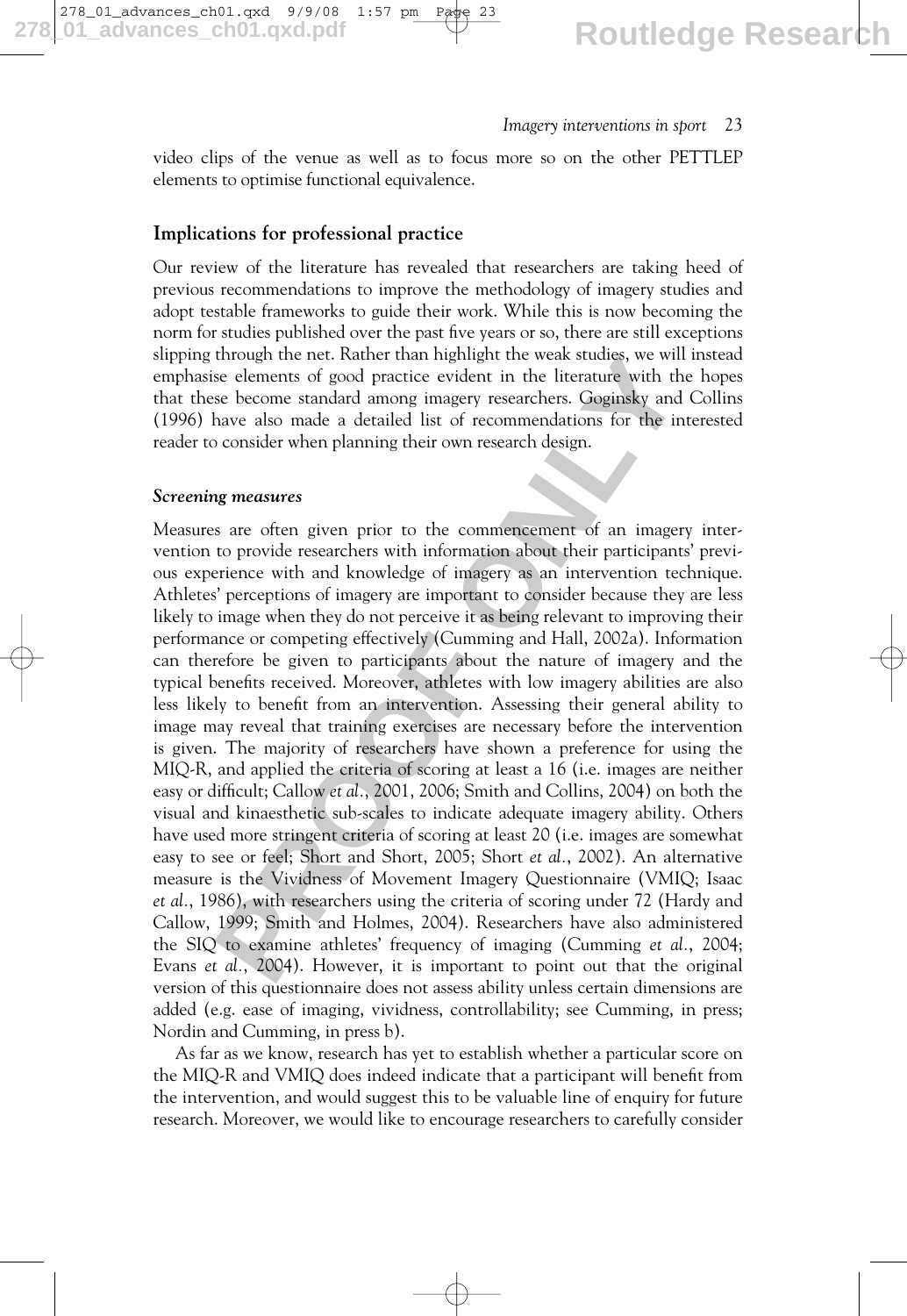whether the information gained from these measures will be appropriate for the nature of the intervention given. Goginsky and Collins (1996) raised a similar point by asking researchers to consider whether the imagery questionnaires are appropriate to the task. If the intended intervention will focus on motivational images, for example, it might be more enlightening to use the Motivational Imagery Ability Measure for Sport (MIAMS; Gregg and Hall, 2006) or the SIQ with added imagery ability dimensions. They also suggested that the task being imaged might demand a particular type of imagery ability that cannot be appropriately measured with currently established questionnaires. Researchers have consequently developed study-specific measures to use alongside questionnaires that have previously been validated (e.g. Cumming and Ste-Marie, 2001). Finally, these screening measures can also be re-administered at the end of the intervention to examine changes in the imagery process. No study has yet examined, for example, whether an athlete's ability to create motivational or emotional images improves with experience.

## *Manipulation checks*

quentity developed study-spectic measures to use alongsside question<br>have previously been validated (e.g. Cumming and Ste-Marie,<br>y, these screening measures can also be re-administered at the end<br>pentino to examine changes Because imagery is not an observable behaviour, it is important to have documented evidence that participants are engaging in the intervention (Goginsky and Collins, 1996). Manipulation checks are now more commonly employed during and at the completion of an intervention to verify that the imagery is being used as intended. In certain interventions, athletes have also been encouraged to modify the imagery content to suit their individual needs and note the changes made (e.g. Munroe-Chandler *et al.*, 2005). These manipulation checks are normally designed specifically for the needs of a particular study, but some researchers have also administered validated questionnaires such as the full SIQ (Callow *et al.*, 2001; Evans *et al.*, 2004) or a shortened version (Munroe-Chandler *et al.*, 2005). Field-based interventions will often ask participants to report on their imagery perspective, ease of imaging, use of imagery as outlined in script, number of imagery sessions completed, and perceived effectiveness of the imagery (Callow and Waters, 2005; Callow *et al.*, 2006; Cumming and Ste-Marie, 2001; Munroe-Chandler *et al.*, 2004, 2005; Ramsey *et al.*, 2007). Imagery diaries monitor participants' use of imagery throughout an intervention (Callow and Waters, 2005; Cumming *et al.*, 2004; Ramsey *et al.*, 2007; Shambrook and Bull, 1996; Smith *et al.*, 2001). Participants may be asked to note difficulties that they encounter during imagery or use the diary as a selfmonitoring strategy to promote adherence to the intervention. Social validation checks are also employed to verify whether procedures were acceptable to the participant and if they were satisfied with the results (Hanton and Jones, 1999; Jordet, 2005). Similarly, post-intervention interviews are used to gain a more in-depth account of the participants' view of the intervention (Callow *et al.*, 2001; Jordet, 2005; Smith *et al.*, 2001). Finally, experimentally designed research will employ manipulation checks to establish understanding of and adherence to instructions given, the use of other psychological strategies and demand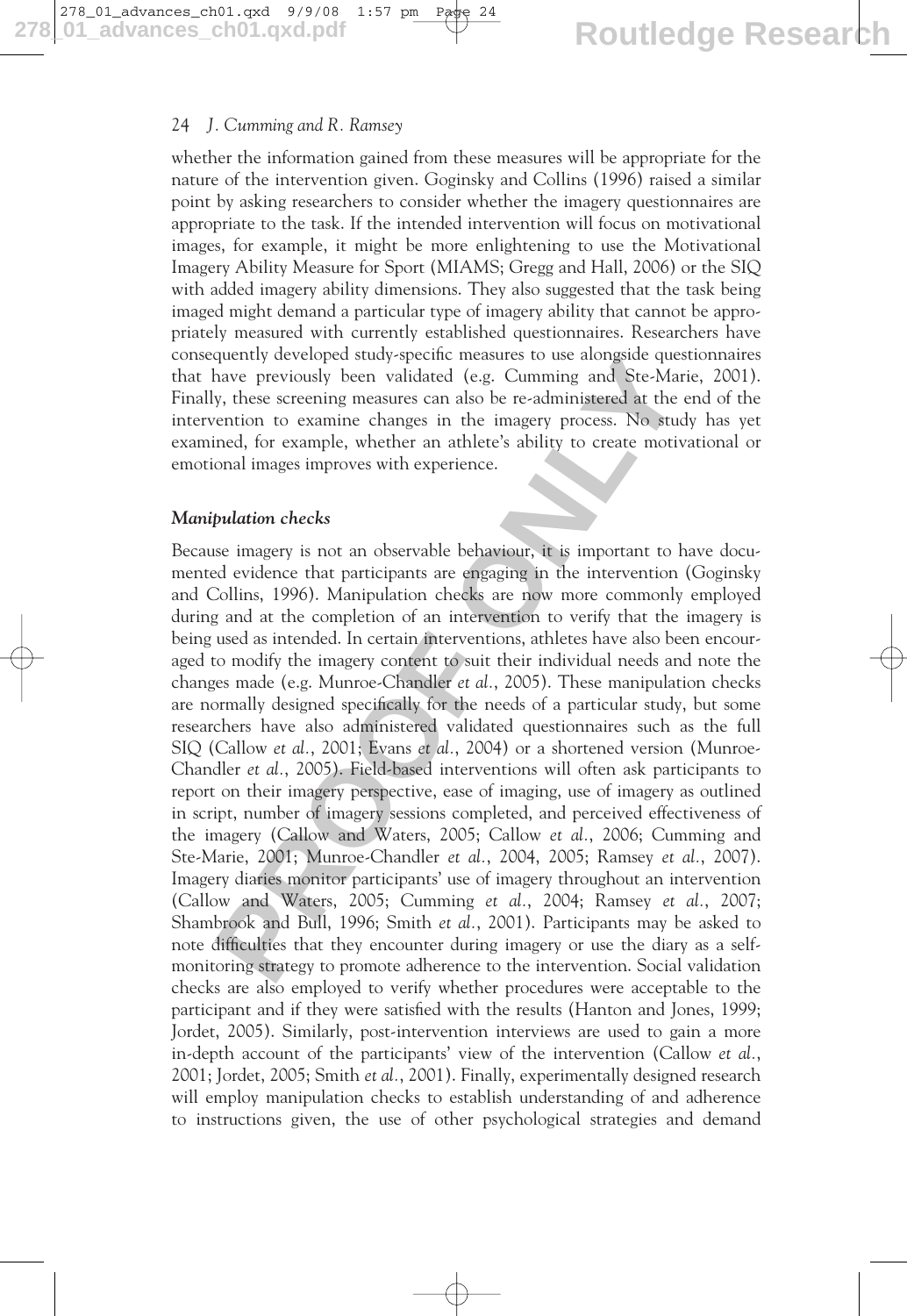characteristics (e.g. whether participants guessed the true nature of the experiment and acted in accordance with this purpose; Feltz and Riessinger, 1990; Goginsky and Collins, 1996; Martin and Hall, 1995; Nordin and Cumming, 2005a; Ramsey *et al.*, in press; Taylor and Shaw, 2002).

### *Training exercises*

Extende and Howe, 1997), to clarry the different peterene between interests and Howe, 1997), or to introduce permail imagery perspectives (e.g. Blair *et al.*, 1993), or to introduce particular and Programe to forst introd Researchers have employed training exercises prior to the commencement of an intervention to develop the imagery abilities of participants (e.g. Callow *et al.*, 2001; McKenzie and Howe, 1997), to clarify the difference between internal and external imagery perspectives (e.g. Blair *et al.*, 1993), or to introduce the participants more generally to the concept of imagery (e.g. Callow and Waters, 2005). Callow and Waters (2005) have used Hardy and Fazey's (1990) Mental Rehearsal Programme to first introduce participants to general imagery training, which was then followed by standardised training in the targeted imagery type (i.e. kinaesthetic imagery). Others have followed recommendations made by Lang *et al.* (1980) to carry out exercises that make participants more aware of the stimulus and response information in their imagery (Cumming *et al.*, 2007; Smith and Collins, 2004; Smith and Holmes, 2004). This procedure is based in bioinformational theory and involves drawing the participants' attention towards specific stimulus details of the scene as well as encouraging them to experience relevant physiological and emotional responses during their imagery. A similar method to improving imagery ability is to introduce images in layers, starting with simple images and then adding details or different sensory modalities in sequence. For example, Calmels *et al.* (2004a) carried out an imagery intervention to improve the selective attention of three national softball players while at bat. The intervention involved 28 imagery sessions organised in five stages describing the successful performance of different batting scenarios (e.g. balls delivered as curve balls or fast balls). With each stage, the amount of detail and complexity of the scenario being imaged increased by including the position of potential runners on different bases and possible distracters (e.g. weather, noise, unfair umpire). The participants demonstrated improvements in at least two of the three dimensions of selective attention measured (i.e. effectively integrate many external stimuli at one time, narrow attention when needed, and make fewer mistakes due to being overloaded by external stimuli). In another paper, Calmels *et al.* (2004b) also described significant improvements in vividness ratings (ranging from 15.8 per cent to 32.3 per cent) for these players.

Rather than excluding individuals from studies due to their low imagery ability, imagery exercises may instead provide an opportunity to develop these abilities to a level where the intervention would be successful. Not only would participation be maximised, but employing these exercises would also reinforce to athletes that imagery is a skill that can be developed and refined through practice. We consequently encourage researchers to incorporate training exercises when appropriate into their intervention, using theory as a guide. Moreover, the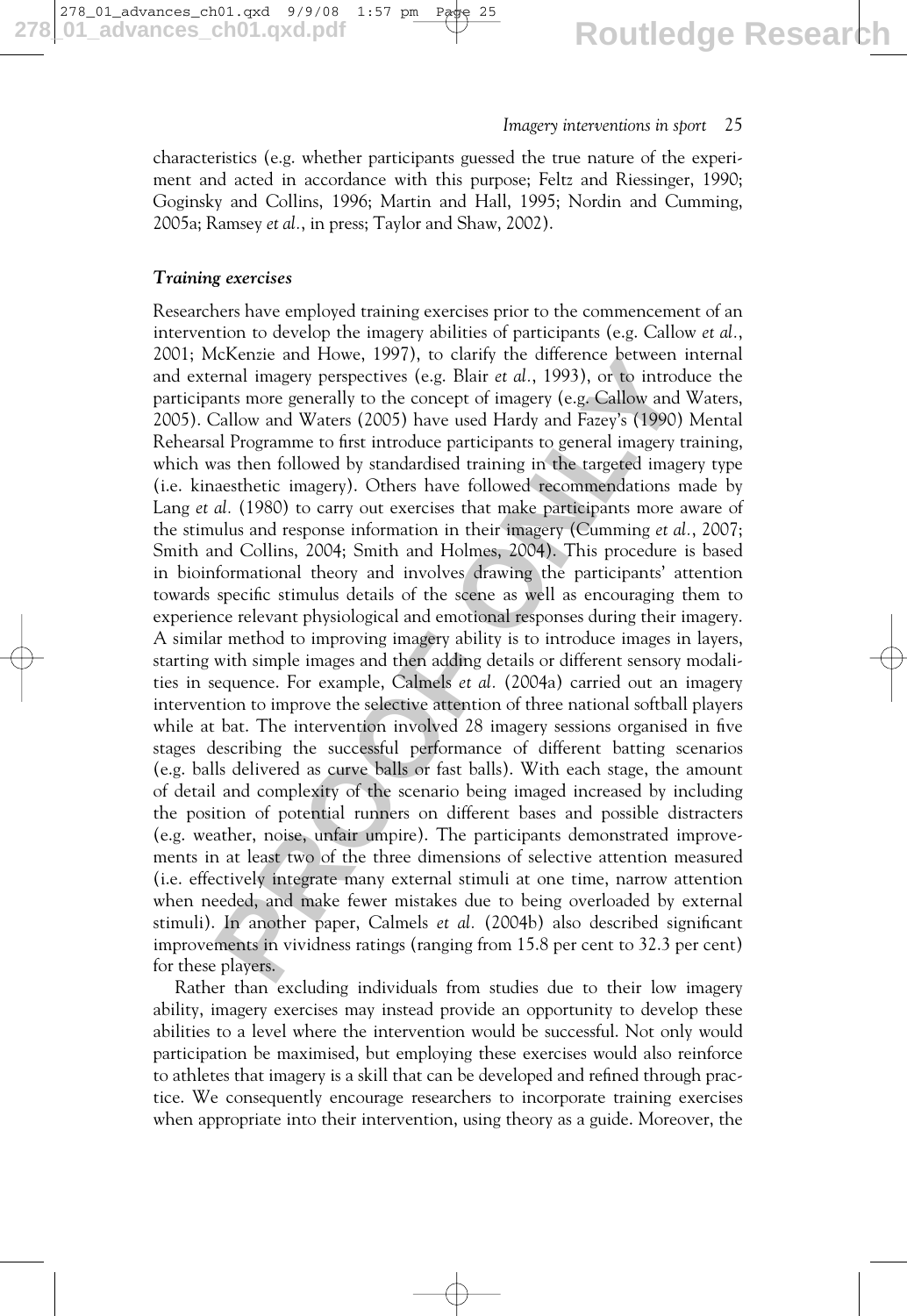nature of these exercises should be reported in papers to make replication possible in future work. The extent to which exercises enable participants to create more vivid images has not yet been extensively evaluated. Nor, as mentioned above, have criteria been established for the necessary level of imagery ability to be achieved before imagery interventions become successful. Both issues would be useful lines of future research enquiry for the continued improvement of imagery interventions.

### *Individualising the intervention*

The possible benefits of individualising the imagery intervention include the athletes finding the intervention more meaningful, enjoyable and easier to perform, increased adherence, and continued use of imagery following termination of the study. Single-subject multiple-baseline designs are a feasible means to individualising the intervention because: (a) large samples are not necessary; and (b) design complexity can be reduced (Callow and Hardy, 2005; Callow *et al.*, 2001). In this design, the intervention is introduced to the different participants at staggered points of time. If the baselines of all participants change when the intervention is introduced, then the effects can be attributed to the intervention. In their study with three professional flat-race horse jockeys, for example, Callow and Waters (2005) developed five different imagery scripts in conjunction with each participant.

possible benefits of individualising the imagery intervention inclues finding the intervention more meaningful, enjoyable and ear, m, increased adherence, and contribuel-baseline designs are a feasible for the study. Singl Action research was recently introduced to the imagery literature by Evans *et al.* (2004), and is another means to individualising an intervention with a small number of participants. They describe the aim of action research as being to solve day-to-day problems and/or intervene in real-life situations to improve practice (also see Castle, 1994). It involves a cyclical process of planning, acting, observing and reflecting with collaboration and feedback occurring between the researcher and client. The intervention is not predetermined in advance, but evolves in response to individual needs. Evans *et al.* highlighted several advantages of using this design to improve the imagery effectiveness of an elite rugby union player. They were able to gain detailed insights into the participant's use of imagery, particularly certain debilitative aspects of motivational images and a preference for using cognitive images. Moreover, they were able to conduct the intervention over 14 weeks of the competitive season, lending high ecological validity to the study. Finally, feedback was derived from multiple sources including semi-structured interviews, daily diaries and the SIQ.

It is also possible to individualise group-based research designs. In experiments examining the effect of response propositions on certain outcomes, for example, participants can be asked to provide stimulus information based on their own experiences (e.g. Cumming *et al.*, 2007). An alternative approach is to apply multiple baseline designs to the group level (e.g. Munroe-Chandler and Hall, 2004; Munroe-Chandler *et al.*, 2005).

In addition to personalising the content of an imagery script, researchers may also consider the participants' preferred mode of delivery. For instance, Callow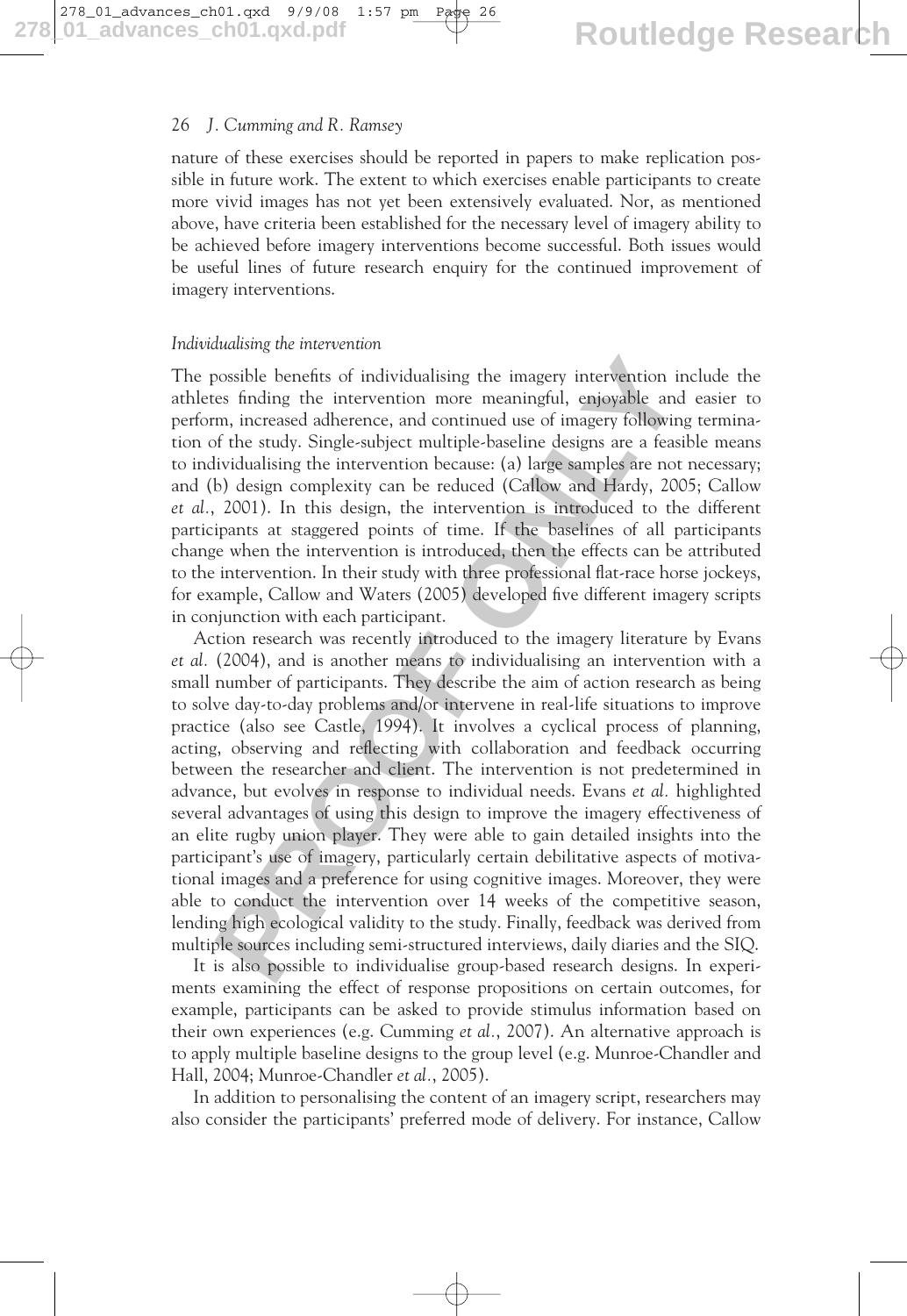and Waters (2005) gave participants the choice of what format they would like their imagery scripts to be presented in – as either collated in a written booklet or recorded on audiotape. In our work, we have found that athletes also voice a preference for who reads out the scripts, the perspective the script is written from (i.e. first person vs third person), and the tempo, pitch and rhythm of how the script is read. When video clips are supporting the imagery intervention, it also likely that participants may favour viewing the clips from a certain perspective (e.g. sideways, front on) or for the clips to depict a particular person (e.g. themselves, more accomplished athlete). Finally, it is also worth considering whether a script is even necessary. It might be the athlete's preference, for example, to receive general instructions and advice on the types of response propositions to base their imagery upon, rather than having a structured script to follow. For these reasons, we involve the athlete not only in the development of the imagery content but also in the finer details of how that imagery is delivered.

#### *Objective measures of the imagery experience*

the a script is even necessary. It might be the athlete's preference for<br>the rescar the constrained exact preference, the core of respections to base their imagery upon, rather than having a structured set. We we have been Because imagery is an internal experience that cannot be directly measured, researchers tend to rely on the subjective reports of their participants. Although questionnaires and in-depth interviews are certainly informative and do have an important place in the research area, they are also limited to images experienced at a conscious level and are subject to some degree of retrospective bias. Objective measures can add further insights into the imagery experience while it is occurring and provide useful feedback to the participants. For instance, Olympic medallist Alex Bauman described timing his imagery of swimming races:

The best way I have learned to prepare mentally for competitions is to visualize the race in my mind and to put down a split time. The splits I use in my imagery are determined by my coach and myself, for each part of the race. For example, in the 200 individual medley, splits are made up for each 50 metres because after 50 metres the stroke changes. These splits are based on training times and what we feel I'm capable of doing. In my imagery I concentrate on attaining the splits I have set out to do.

(As quoted in Orlick, 2000: 116)

Within the research context, objective measures will indicate that images are actually occurring and provide evidence in support of certain theoretical frameworks. Heart rate, respiration rate and skin conductance are often obtained to demonstrate a basic tenet of bioinformational theory that vivid images containing response propositions will result in an actual physiological response (Cumming *et al.*, 2007; Gallego *et al.*, 1996; Hecker and Kaczor, 1988). Electromyographic (EMG) and electroencephalographic (EEG) recordings have similarly been used to test this hypothesis (Smith and Collins, 2004; Smith *et al.*, 2003).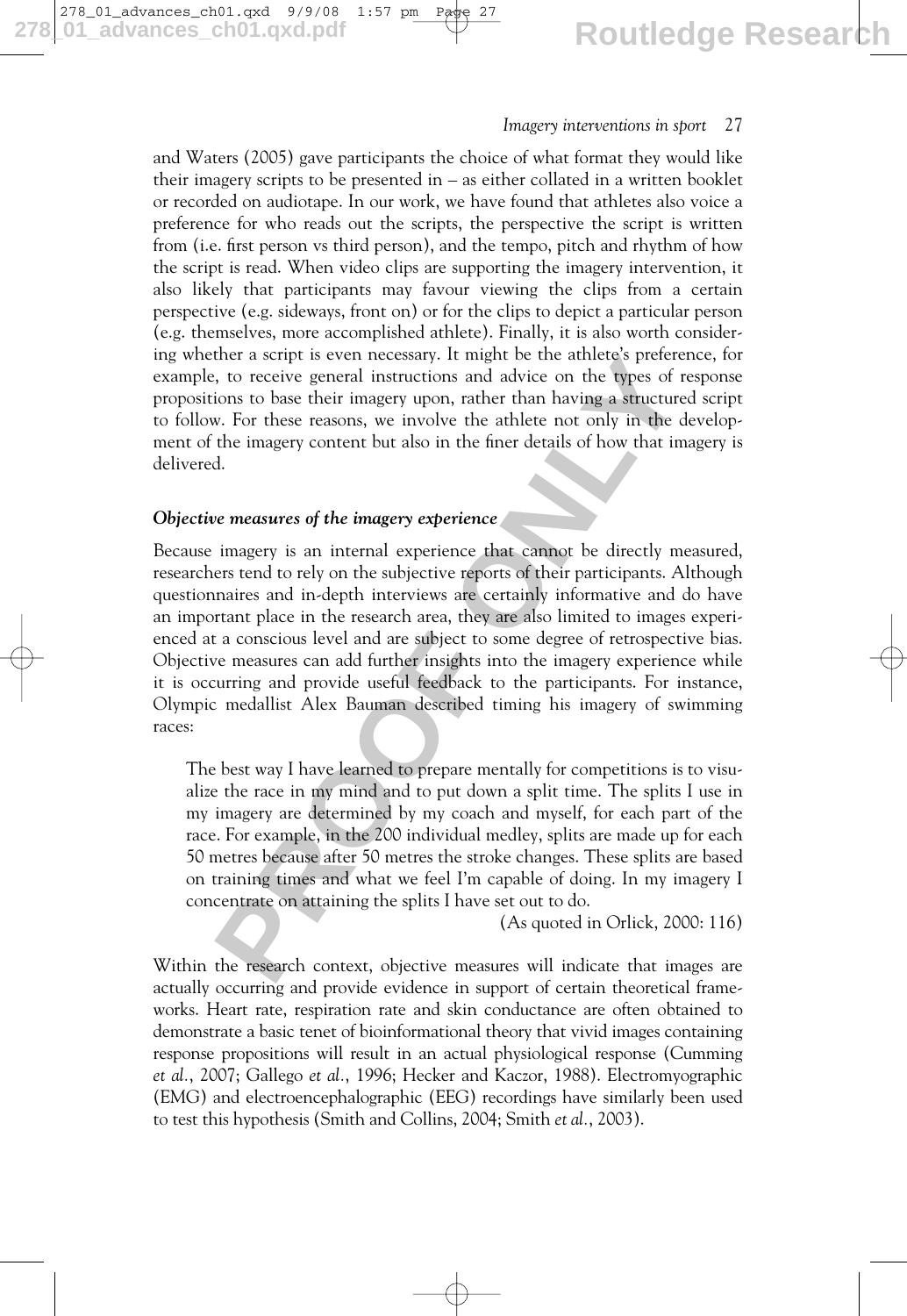nse to bran activation where real blood cells move from a state of xx<br>o deoxygenation during functional activity. At differing levels of ox<br>the MR signal of blood is different and this difference can be detec<br>R pulse seque As the PETTLEP model and the theory of functional equivalence grow in popularity, imagery researchers would also benefit from using techniques that are more common to the neurosciences. Indeed, advances in cognitive neuroscience may aid sport-imagery research to progress from a descriptive stage, where underlying mechanisms are speculated upon, to an explanatory stage, where underlying mechanisms can be more clearly discerned. One technique used to measure brain activity is functional magnetic resonance imaging (fMRI). Within the context of fMRI, a typical measure is the Blood Oxygen Level Dependent, or BOLD, response. The BOLD response is based on a physiological response to brain activation where red blood cells move from a state of oxygenation to deoxygenation during functional activity. At differing levels of oxygenation, the MR signal of blood is different and this difference can be detected by an MR pulse sequence. Thus, fMRI is not a direct or invasive measure of neuronal activity within the brain, but instead infers brain activity based on levels of blood oxygenation. An advantage of this technique is that it will indicate the degree of functional equivalence between imagery and actual movement by demonstrating common areas of brain activation. Unfortunately, due to the confined space with a scanner and the importance of maintaining a still head position, only a limited amount of movement can be performed during testing. As a result, the majority of fMRI studies investigating imagery to date have answered fundamental questions in terms of imagery and execution equivalence. For example, Ehrsson *et al.* (2003) used fMRI to measure brain activity during finger, toe and tongue actions. When compared to rest, the same premotor areas were activated during imagined and executed movements. Furthermore, the imagery activity was organised in a samatotopic fashion consistent with the motor homunculus. That is, brain activation during imagined finger, toe and tongue actions corresponded with the location of activation during actual finger, toe and tongue actions respectively. Hence, not only were similar motor structures active during imagery, but the activity was also organised in a similar manner.

# **The future for imagery research**

Our review of the literature suggests a growing evidence base in support of both the applied model of imagery use and the PETTLEP model. Intertwined in our review are suggested avenues of future research with respect to predictions made by both models, and possible elaborations to the applied model. Investigating the interaction of both models is an obvious next step. The applied model enables investigators to consider the "why", "what", "where" and "when" of the intervention, whereas the PETTLEP model can specify the "how". Take, for example, an intervention to be carried out with novice tennis players to improve service reception (CS imagery function) during training (sport situation). The physical and environment elements of PETTLEP can be included by having participants dressed in their kit, standing on the court and holding their racket. Furthermore, skill-based images (imagery type) that are performed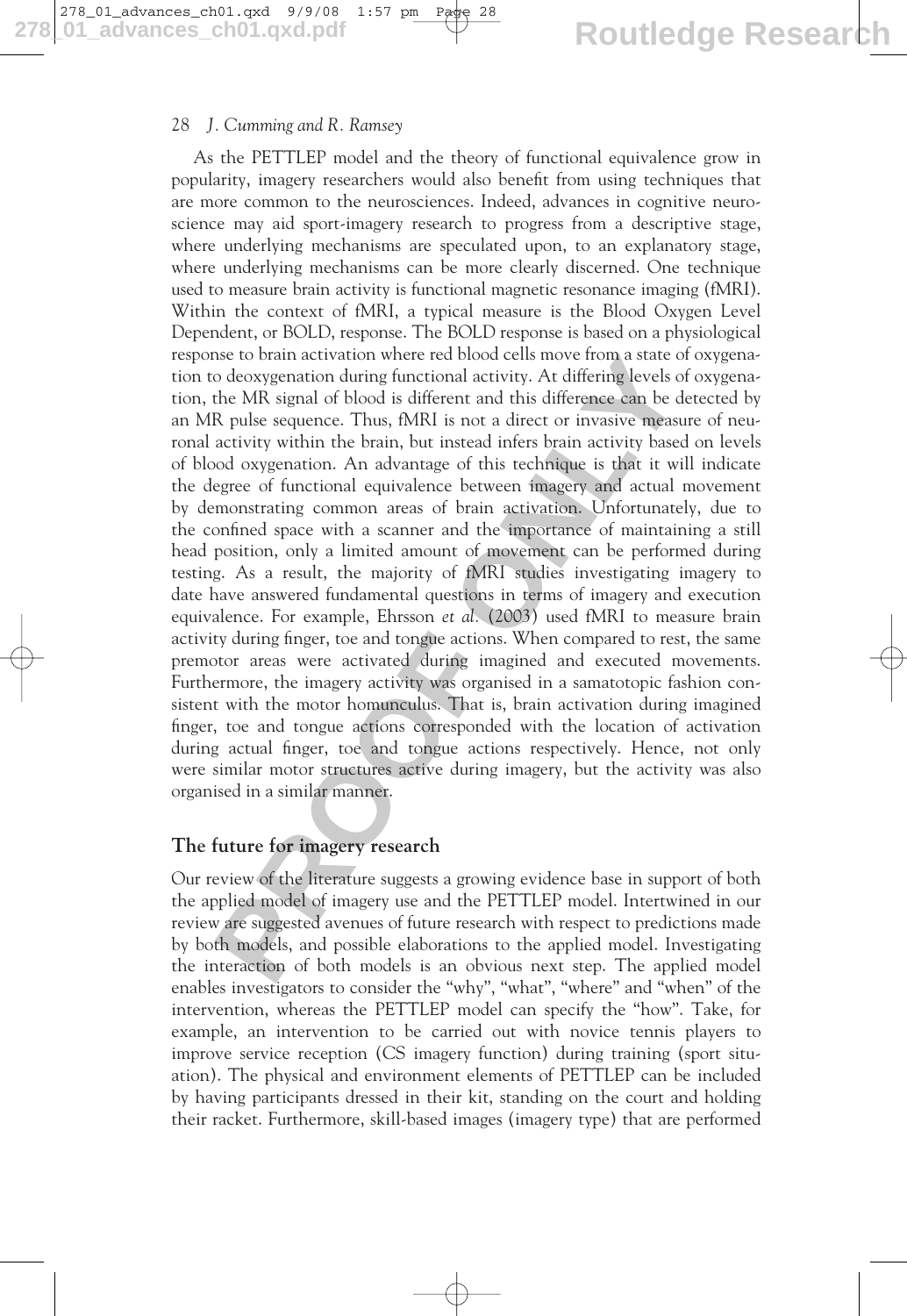# **Routledge Researd**

#### *Imagery interventions in sport* 29

in real-time (timing element) and match the individuals' current level of performance (task element) can evolve as further learning (learning element) takes place. Combining both models in a single intervention should enable functionally equivalent imagery to be performed that is personally meaningful to the individual in achieving their goals.

Another logical next step for imagery research is to move beyond healthy populations into clinical ones. Testament to this idea, a recent study has offered encouraging findings using imagery training as a restorative tool to assist patients with chronic spinal cord injury (Cramer *et al.*, 2007). They found that in participants devoid of voluntary motor control and peripheral feedback, imagery training improved motor performance and altered brain function. With this in mind, the applied model has already been proposed for use in rehabilitation and exercise settings (Hall, 2001). Also, as mentioned above, it would be useful to examine the PETTLEP with a mixture of populations. Consequently, sport scientists armed with theoretically based models would likely have a great deal to offer intervention work that is already becoming popular with clinical populations.

ergants devoted of voluntary motor control and perpheral reteables.<br>
training improved motor performance and altered brain function. We<br>starting the applied model has already been proposed for use in rehabil<br>
exercise sett Finally, we have suggested that neuroscientific techniques, such as fMRI, can help to explain why imagery interventions function to improve sporting performance. A further important use of fMRI in imagery research is to take steps towards validating imagery questionnaires. Pen and paper imagery assessments are commonly used – results from which make valuable contributions to our understanding of imagery–behaviour relations. However, if a more objective measure, such as brain activity, correlated with questionnaire forms of imagery indices then this would affirm the viability of questionnaire-based imagery assessments that are typically used in the field. For example, Amedi *et al.* (2005; see also Cui *et al.*, 2007) found a positive correlation between the BOLD response activity during visual imagery of objects with scores on the Vividness of Visual Imagery Questionnaire (VVIQ; Marks, 1973). This study highlights the potential capability for brain activity to function as a more objective measure of one's imagery abilities in comparison to questionnaire-based assessments.

# **References**

- Abma, C. L., Fry, M. D., Li, Y. and Relyea, G. (2002). Differences in imagery content and imagery ability between high and low confident track and field athletes. *Journal of Applied Sport Psychology*, 14, 67–75.
- Ahsen, A. (1984). ISM: the triple code model for imagery and psychophysiology. *Journal of Mental Imagery*, 8, 15–42.

Amedi, A., Malach, R. and Pascual-Leone, A. (2005). Negative BOLD differentiates visual imagery and perception. *Neuron*, 48, 859–872.

Anshel, M. H. and Wrisberg, C. A. (1993). Reducing warm-up decrement in the performance of the tennis serve. *Journal of Sport and Exercise Psychology*, 15, 290–303.

Bandura, A. (1997). *Self-efficacy: the exercise of control.* New York: W. H. Freeman.

Barr, K. and Hall, C. (1992). The use of imagery by rowers. *International Journal of Sport Psychology*, 23, 243–261.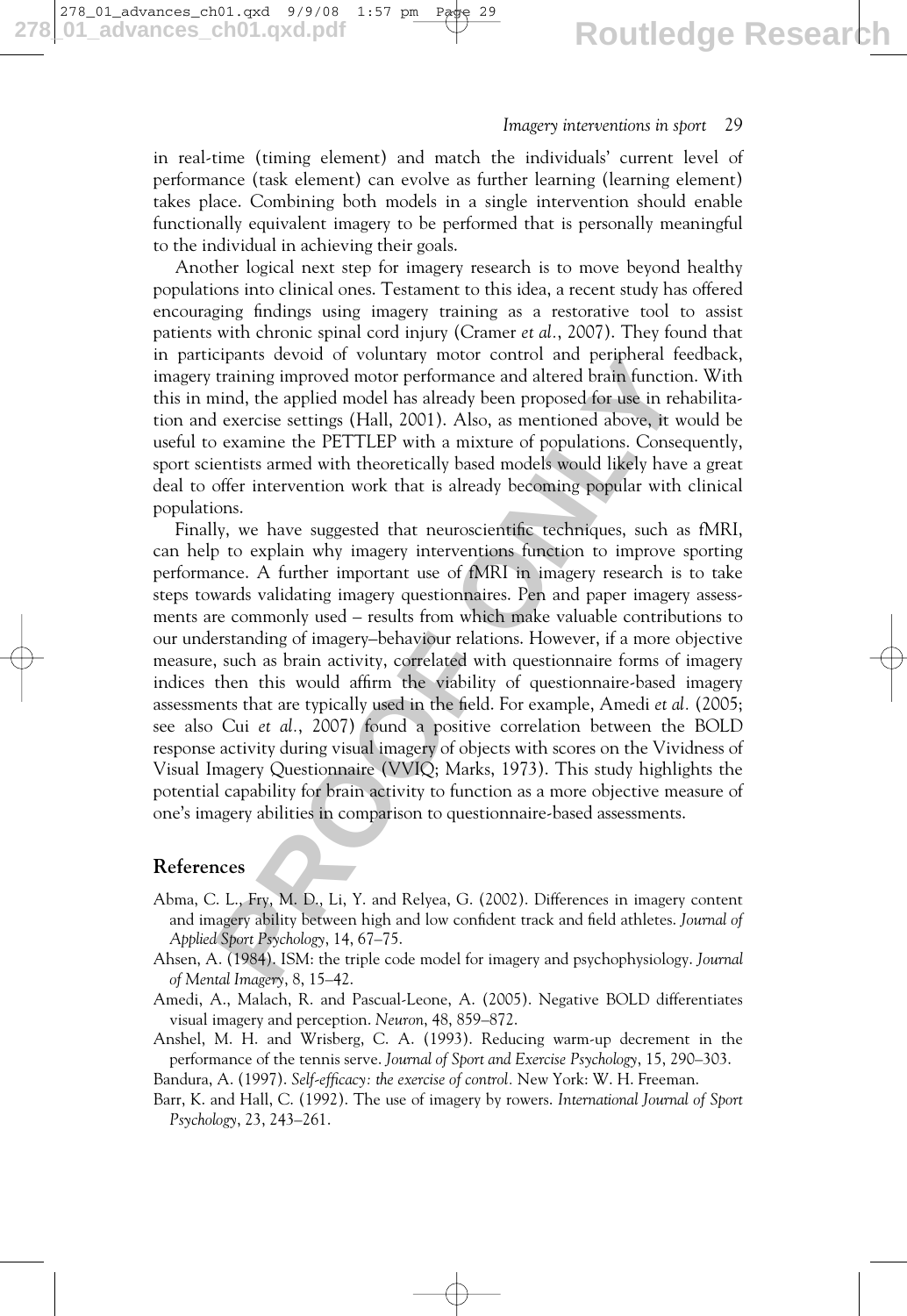- Beauchamp, M. R., Bray, S. R. and Albinson, J. G. (2002). Pre-competition imagery, self-efficacy and performance in collegiate golfers. *Journal of Sports Sciences*, 20, 697–705.
- Blair, A., Hall, C. and Leyshon, G. (1993). Imagery effects on the performance of skilled and novice soccer players. *Journal of Sports Sciences*, 11, 95–101.
- Burhans, R. S., Richman, C. L. and Bergey, D. B. (1988). Mental imagery training: effects on running speed performance. *International Journal of Sport Psychology*, 19, 26–37.
- Callow, N. and Hardy, L. (2001). Types of imagery associated with sport confidence in netball players of varying skill levels. *Journal of Applied Sport Psychology*, 13, 1–17.
- Callow, N. and Hardy, L. (2005). A critical analysis of applied imagery research. In D. Hackfort, J. L. Duda and R. Lidor (eds), *Handbook of research in applied sport and exercise psychology*: *international perspectives* (pp. 21–42). Morgantown, WV: Fitness Information Technology.
- Callow, N. and Waters, A. (2005). The effect of kinaesthetic imagery on the sport confidence of flat-race horse jockeys. *Psychology of Sport and Exercise*, 6, 443–459.
- Callow, N., Hardy, L. and Hall, C. (2001). The effects of a motivational general-mastery imagery intervention on the sport confidence of high-level badminton players. *Research Quarterly for Exercise and Sport*, 72, 389–400.
- v, N. and Hardy, L. (2005). A critical analysis of applied imagery researched<br>Hackfort, J. L. Duda and R. Lidor (eds), Handbook of research in applied s<br>rise psychology: international perspectives (pp. 21–42). Morgantown, Callow, N., Roberts, R. and Fawkes, J. Z. (2006). Effects of dynamic and static imagery on vividness of imagery, skiing performance, and confidence. *Journal of Imagery Research in Sport and Physical Activity*, 1. Retrieved 12 April 2007, from www.bepress.com/jirspa/ vol1/iss1/art2.
- Calmels, C., Berthoumieux, C. and d'Arripe-Longueville, F. (2004a). Effects of an imagery-training programme on selective attention of national softball players. *The Sport Psychologist*, 18, 272–296.
- Calmels, C., D'Arripe-Longueville, F., Fournier, J. F. and Soulard, A. (2003). Competitive strategies among elite female gymnasts: an exploration of the relative influence of psychological skills training and natural learning experiences. *International Journal of Sport and Exercise Psychology*, 1, 327–352.
- Calmels, C., Holmes, P., Berthoumieux, C. and Singer, R. N. (2004b). The development of movement imagery vividness through a structured intervention in softball. *Journal of Sport Behaviour*, 27, 307–322.
- Castle, A. (1994). Action research for developing professional practice. *British Journal of Therapy and Rehabilitation*, 1, 155–157.
- Cramer, S. C., Orr, E. L. R., Cohen, M. J. and Lacourse, M. G. (2007). Effects of motor imagery after chronic, complete spinal cord injury. *Experimental Brain Research*, 177, 233–242.
- Cui, X., Jeter, C. B., Yang, D., Montague, P. R. and Eagleman, D. M. (2007). Vividness of mental imagery: individual variability can be measured objectively. *Vision Research*, 47, 474–478.
- Cumming, J. (in press). Investigating the relationship between exercise imagery, leisure time exercise behaviour, and exercise self-efficacy. *Journal of Applied Sport Psychology*.
- Cumming, J. and Hall, C. (2002a). Athletes' use of imagery in the off-season. *The Sport Psychologist*, 16, 160–172.
- Cumming, J. and Hall, C. (2002b). Deliberate imagery practice: the development of imagery skills in competitive athletes. *Journal of Sports Sciences*, 20, 137–145.
- Cumming, J. and Ste-Marie, D. M. (2001). The cognitive and motivational effects of imagery training: a matter of perspective. *The Sport Psychologist*, 15, 276–287.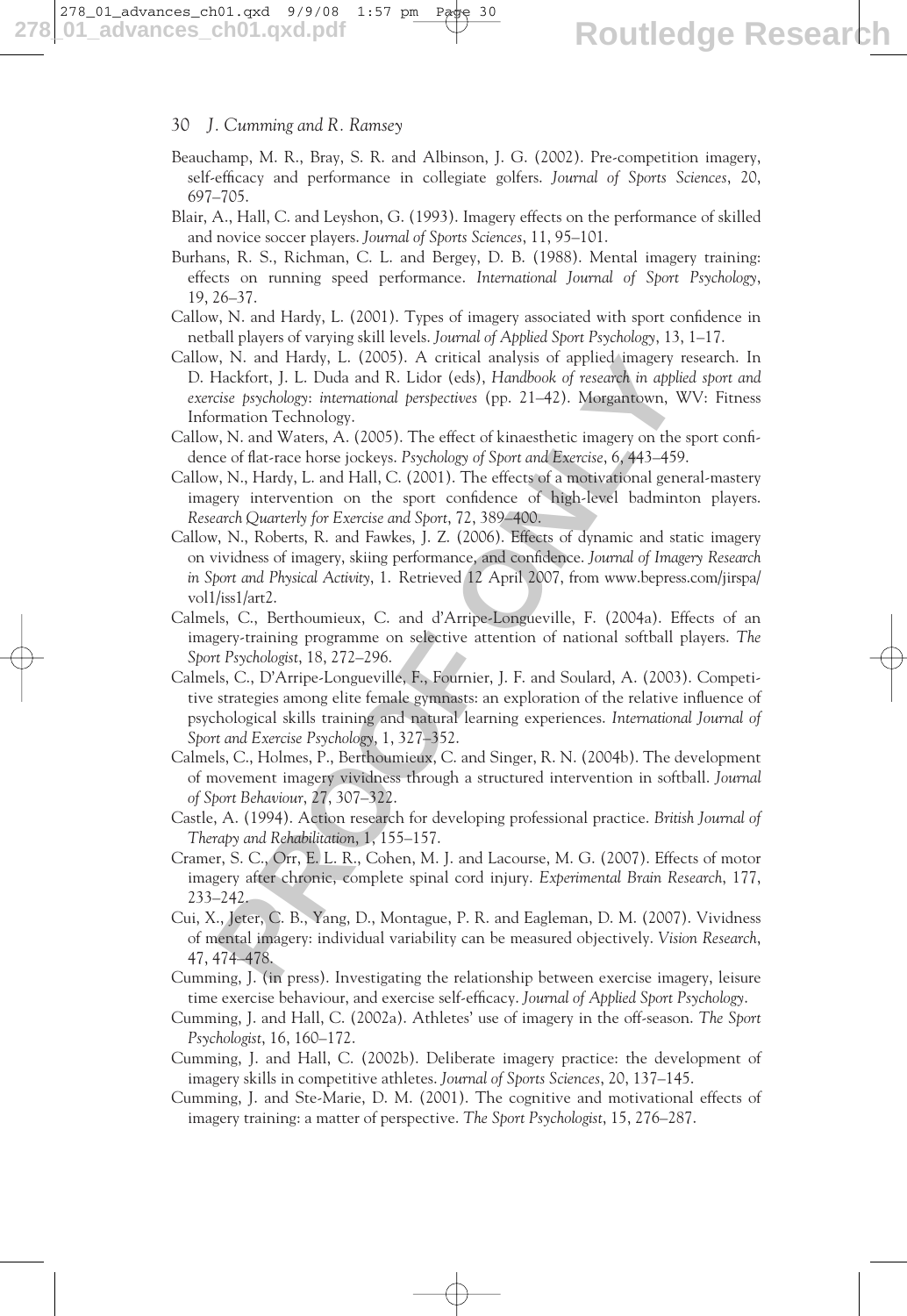- Cumming, J., Hall, C., Harwood, C. and Gammage, K. (2002). Motivational orientations and imagery use: a goal profiling analysis. *Journal of Sports Sciences*, 20, 127–136.
- Cumming, J., Hall, C. and Shambrook, C. (2004). The influence of an imagery workshop on athletes' use of imagery. *Athletic Insight: the Online Journal of Sport Psychology*, 6(1)*.* Retrieved 6 August 2007, from www.athleticinsight.com/Vol6Iss1/InfluenceofImageryWorkshop.htm.
- Cumming, J., Olphin, T. and Law, M. (2007). Physiological and self-reported responses to different motivational general imagery scripts. *Journal of Sport and Exercise Psychology*, 29, 629–644.
- Cupal, D. D. and Brewer, B. W. (2001). Effects of relaxation and guided imagery on knee strength, reinjury anxiety, and pain following anterior cruciate ligament reconstruction. *Rehabilitation Psychology*, 46, 28–43.
- Driediger, M., Hall, C. and Callow, N. (2006). Imagery use by injured athletes: a qualitative analysis. *Journal of Sports Sciences*, 24, 261–271.
- Driskell, J. E., Copper, C. and Moran, A. (1994). Does mental practice enhance performance? *Journal of Applied Psychology*, 79, 481–491.
- Durand, M., Hall, C. and Haslam, I. R. (1997). The effects of combining mental practice and physical practice on motor skills acquisition: a review of the literature and some practical implications. *The Hong Kong Journal of Sports Medicine and Sports Science*, 4, 36–41.
- In, treininy anxiety, and pain following anterior cruciate ligament reconst<br> *Rehabilitation Psychology*, 46, 28-43.<br> *P. M.*, Hall, C. and Callow, N. (2006). Imagery use by infured athlet<br>
tive analysis. Journal of Sports Ehrsson, H. H., Geyer, S. and Naito, E. (2003). Imagery of voluntary movement of fingers, toes, and tongue activates corresponding body-part-specific motor representations. *Journal of Neurophysiology*, 90, 3304–3316.
- Evans, L., Hare, R. and Mullen, R. (2006). Imagery use during rehabilitation from injury. *Journal of Imagery Research in Sport and Physical Activity*, 1. Retrieved 1 October 2006, from www.bepress.com/jirspa/vol1/iss1/art1.
- Evans, L., Jones, L. and Mullen, R. (2004). An imagery intervention during the competitive season with an elite rugby union player. *The Sport Psychologist*, 18, 252–271.
- Fadiga, L., Buccino, G., Craighero, L., Fogassi, L., Gallese, V. and Pavesi, G. (1999). Corticospinal excitability is specifically modulated by motor imagery: a magnetic stimulation study. *Neuropsychologia*, 37, 147–158.
- Feltz, D. and Landers, D. M. (1983). The effects of mental practice on motor skill learning and performance: a meta-analysis. *Journal of Sport Psychology*, 5, 25–57.
- Feltz, D. and Riessinger, C. A. (1990). Effects of in vivo imagery and performance feedback on self-efficacy and muscular endurance. *Journal of Sport and Exercise Psychology*, 12, 132–143.
- Fenker, R. M. and Lambiotte, J. G. (1987). A performance enhancement programme for a college football team: one incredible season. *The Sport Psychologist*, 1, 224–236.
- Fish, L., Hall, C. and Cumming, J. (2004). Investigating the use of imagery by elite ballet dancers. *Avante*, 10, 26–39.
- Gallego, J., Denot-Ledunois, S., Vardon, G. and Perruchet, P. (1996). Ventilatory responses to imagined exercise. *Psychophysiology*, 33, 711–719.
- Gammage, K., Hall, C. and Rodgers, W. (2000). More about exercise imagery. *The Sport Psychologist*, 14, 348–359.
- Giacobbi, P. R., Hausenblas, H. A., Fallon, E. A. and Hall, C. (2003). Even more about exercise imagery: a grounded theory of exercise imagery. *Journal of Applied Sport Psychology*, 15, 160–175.
- Giacobbi, P. R., Jr., Hausenblas, H. A. and Penfield, R. D. (2005). Further refinements in the measurement of exercise imagery: the Exercise Imagery Inventory. *Measurement in Physical Education and Exercise Sciences*, 9, 251–266.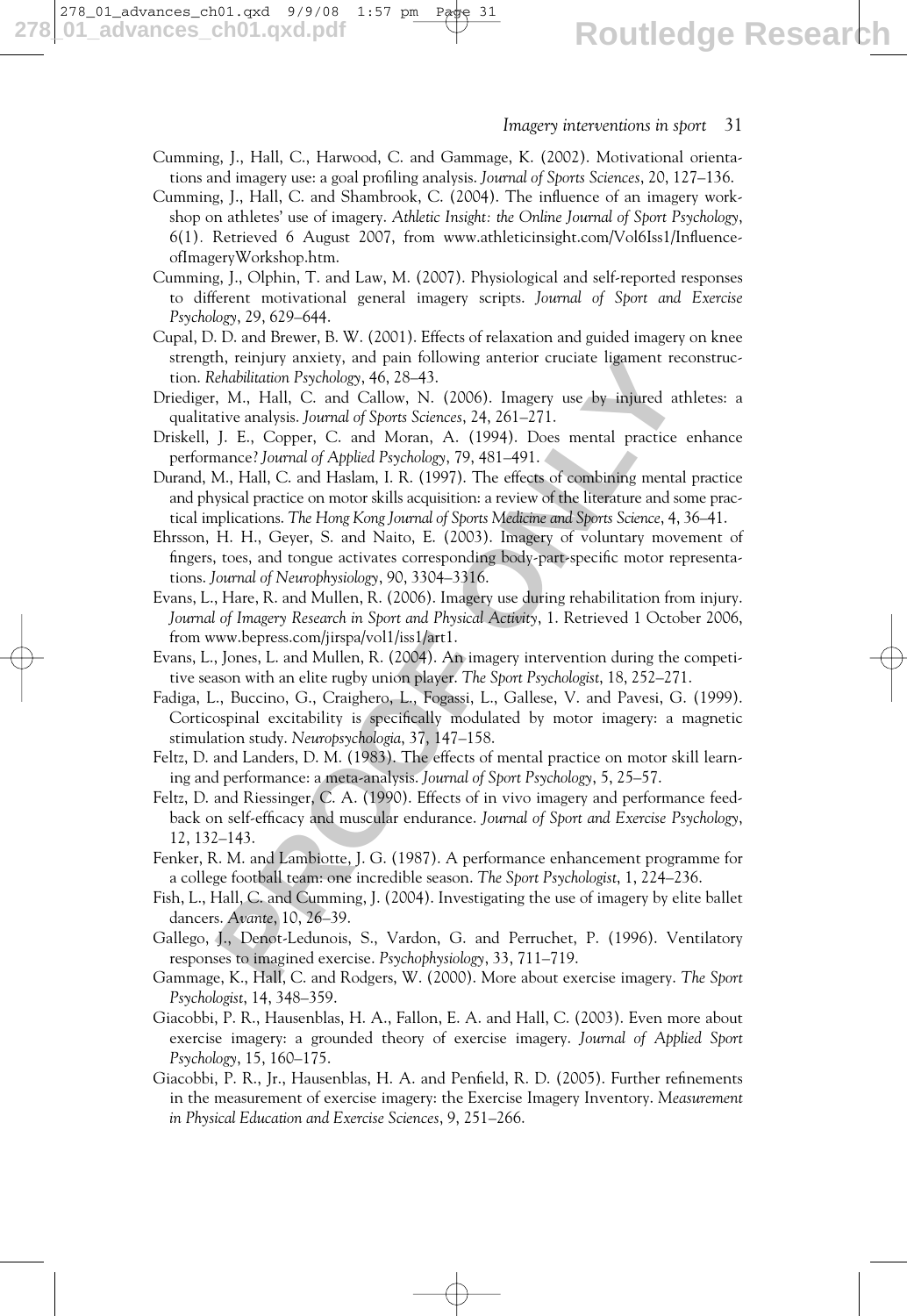# **Routledge Researd**

#### 32 *J. Cumming and R. Ramsey*

- Goginsky, A. M. and Collins, D. (1996). Research design and mental practice. *Journal of Sports Sciences*, 14, 381–392.
- Goss, S., Hall, C., Buckolz, E. and Fishbourne, G. (1986). Imagery ability and the acquisition and retention of movements. *Memory and Cognition*, 14, 469–477.
- Gregg, M. and Hall, C. (2006). Measurement of motivational imagery abilities in sport. *Journal of Sports Sciences*, 24, 961–971.
- Gregg, M., Hall, C. and Nederhof, E. (2005). The imagery ability, imagery use, and performance relationship. *The Sport Psychologist*, 19, 93–99.
- Grouios, G. (1992). The effect of mental practice on diving performance. *International Journal of Sport Psychology*, 23, 60–69.
- Hale, B. D. and Whitehouse, A. (1998). The effects of imagery-manipulated appraisal on intensity and direction of competition anxiety. *The Sport Psychologist*, 12, 40–51.
- Hall, C. (2001). Imagery in sport and exercise. In R. N. Singer, H. Hausenblas and C. M. Janelle (eds), *Handbook of sport psychology* (2nd edn, pp. 529–549). New York: John Wiley and Sons.
- Hall, C. and Martin, K. A. (1997). Measuring movement imagery abilities: a revision of the Movement Imagery Questionnaire. *Journal of Mental Imagery*, 21, 143–154.
- Hall *et al.* (1994). TITLE REQUIRED. In Sheikh, Anees A. and Korn, Errol R. (eds), *Imagery in sports and physical performance* (pp. 121–134)*.* Amityville, NY: Baywood Publishing Company
- Hall, C., Mack, D., Paivio, A. and Hausenblas, H. (1998). Imagery use by athletes: development of the sport imagery questionnaire. *International Journal of Sport Psychology*, 29, 73–89.
- Hall, C., Stevens, D. and Paivio, A. (2005). *The Sport Imagery Questionnaire: test manual*. Morgantown, WV: Fitness Information Technology.
- Hanrahan, C. and Salmela, J. H. (1990). Dance images do they really work or are we just imagining things? *Journal of Physical Education, Recreation and Dance*, 61, 18–21.
- Hanrahan, C. and Vergeer, I. (2000). Multiple uses of mental imagery by professional modern dancers. *Imagination, Cognition, and Personality*, 20, 231–255.
- Hanrahan, C., Tétreau, B. and Sarrazin, C. (1995). Use of imagery while performing dance movement. *International Journal of Sport Psychology*, 26, 413–430.
- Hanton, S. and Jones, G. (1999). The effects of a multimodal intervention programme on performers: II. Training the butterflies to fly in formation. *The Sport Psychologist*, 13, 22–41.
- B. D. and Whitchouse, A. (1998). The effects of imagery-manipulated appricians,<br> **P.1.** and direction of competition anxiety. The Sport Psychologist, 12, 40–51<br>
C. (2001). Imagery in sport and exercise. In R. N. Singer, H. Hardy, L. and Callow, N. (1999). Efficacy of external and internal visual imagery perspectives for the enhancement of performance of tasks in which form is important. *Journal of Sport and Exercise Psychology*, 21, 95–112.
- Hardy, L. and Fazey, J. (1990). *Mental rehearsal*. Leeds: National Coaching Foundation.
- Hausenblas, H., Hall, C., Rodgers, W. and Munroe, K. (1999). Exercise imagery: its nature and measurement. *Journal of Applied Sport Psychology*, 11, 171–180.
- Hecker, J. E. and Kaczor, L. M. (1988). Application of imagery theory to sport psychology: some preliminary findings. *Journal of Sport and Exercise Psychology*, 10, 363–373.
- Hinshaw, K. E. (1991). The effects of mental practice on motor skill performance: critical evaluation and meta-analysis. *Imagination, Cognition, and Personality*, 11, 3–35.
- Holmes, P. S. and Collins, D. J. (2001). The PETTLEP approach to motor imagery: a functional equivalence model for sport psychologists. *Journal of Applied Sport Psychology*, 13, 60–83.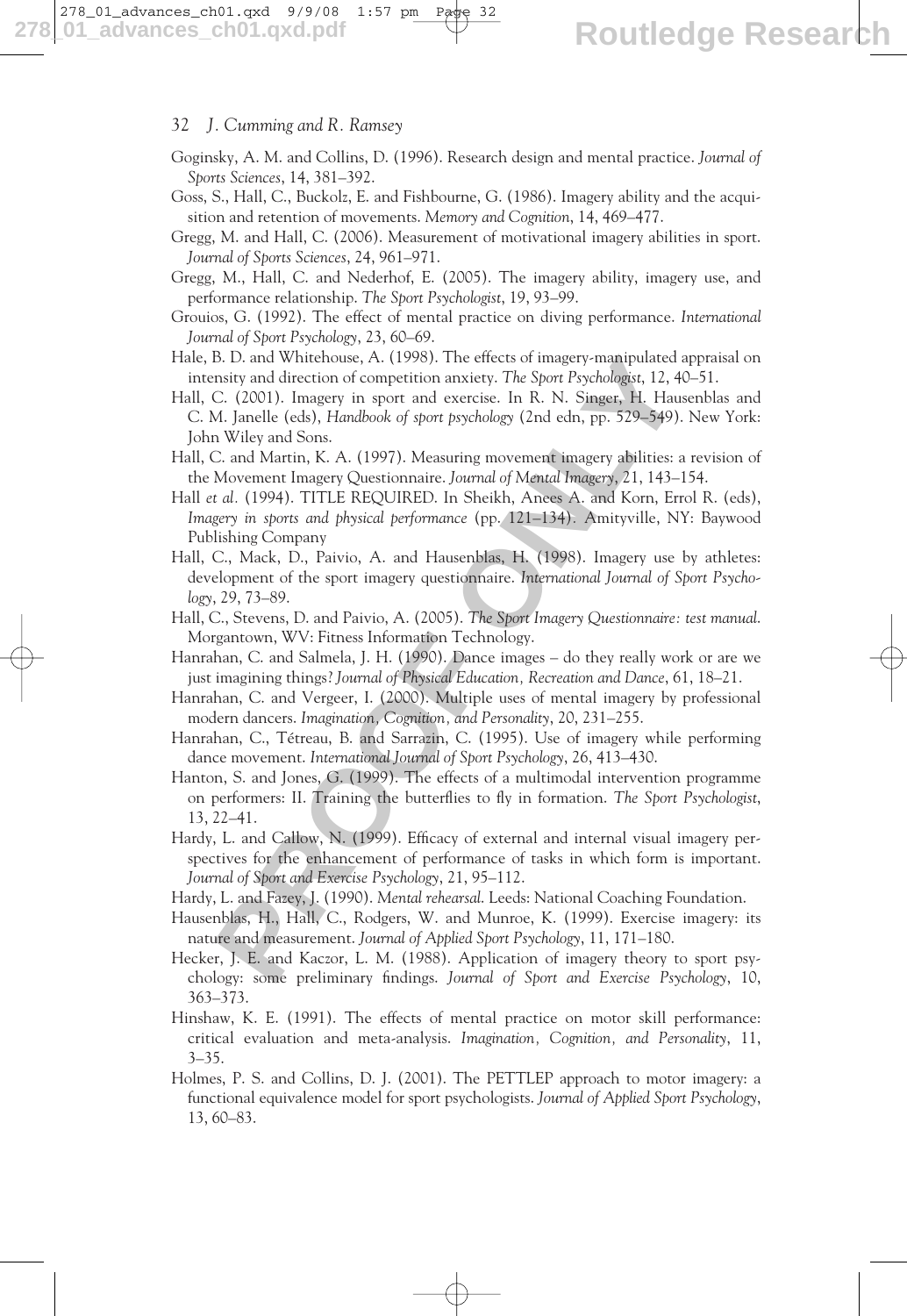# **Routledge Researd**

#### *Imagery interventions in sport* 33

- Holmes, P. S. and Collins, D. (2002). Functional equivalence solutions for problems with motor imagery. In I. Cockerill (ed.), *Solutions in sport psychology* (pp. 120–140). London: Thomson.
- Isaac, A. R. (1985). Imagery differences and mental practice. In D. F. Marks and D. G. Russell (eds), *Imagery* (pp. 14–18)*.* Dunedin, NZ: Human Performance Associates.
- Isaac, A., Marks, D. and Russel, E. (1986). An instrument for assessing imagery of movements: the Vividness of Movement Imagery Questionnaire (VMIQ). *Journal of Mental Imagery*, 10, 23–30.
- Jones, G. and Hanton, S. (2001). Pre-competitive feeling states and directional anxiety interpretations. *Journal of Sports Sciences*, 19, 385–395.
- Jones, L. and Stuth, G. (1997). The uses of mental imagery in athletics: an overview. *Applied and Preventive Psychology*, 6, 101–115.
- and Stuth, G. (1997). The uses of mental imagery in athletics: an overy<br>and Stuth, G. (1997). The uses of mental imagery in athletics: an overy<br>*L.V.*, Mace, R. D., Bray, S. R., MacRae, A. W. and Stockbridge, C. (2002).<br> Jones, M. V., Mace, R. D., Bray, S. R., MacRae, A. W. and Stockbridge, C. (2002). The impact of motivational imagery on the emotional state and self-efficacy levels of novice climbers. *Journal of Sport Behaviour*, 25, 57–73.
- Jordet, G. (2005). Perceptual training in soccer: an imagery intervention study with elite players. *Journal of Applied Sport Psychology*, 17, 140–156.
- Lang, P. J. (1977). Imagery in therapy: an information-processing analysis of fear. *Behaviour Therapy*, 8, 862–886.
- Lang, P. J. (1979). A bio-informational theory of emotional imagery. *Psychophysiology*, 16, 495–512.
- Lang, P. J. (1985). Cognition in emotion: concept and action. In C. Izard, J. Kagan and R. Zajonc (eds), *Emotion, cognitions, and behaviour* (pp. 192–226). New York: Cambridge University Press.
- Lang, P. J., Kozak, M. J., Miller, G. A., Levin, D. N. and McLean, A. Jr. (1980). Emotional imagery: conceptual structure and pattern of somato-visceral response. *Psychophysiology*, 17, 179–192.
- Law, B., Driediger, M., Hall, C. and Forwell, L. (2006). Imagery use, perceived pain, limb functioning and satisfaction in athletic injury rehabilitation. *New Zealand Journal of Physiotherapy*, 34, 10–16.
- Lee, C. (1990). Psyching up for a muscular endurance task: effects of image content on performance and mood state. *Journal of Sport and Exercise Psychology*, 12, 66–73.
- McKenzie, A. D. and Howe, B. L. (1997). The effect of imagery on self-efficacy for a motor skill. *International Journal of Sport Psychology*, 28, 196–210.
- Mamassis, G. and Doganis, G. (2004). The effects of mental training programme on juniors' pre-competitive anxiety, self-confidence, and tennis performance. *Journal of Applied Sport Psychology*, 16, 118–137.
- Marks, D. F. (1973). Visual imagery differences in the recall of pictures. *British Journal of Psychology*, 64, 17–24.
- Martin, K. A. and Hall, C. (1995). Using mental imagery to enhance intrinsic motivation. *Journal of Sport and Exercise Psychology*, 17, 54–69.
- Martin, K. A., Moritz, S. E. and Hall, C. (1999). Imagery use in sport: a literature review and applied model. *The Sport Psychologist*, 13, 245–268.
- Mills, K. D., Munroe, K. and Hall, C. (2000). The relationship between imagery and self-efficacy in competitive athletes. *Imagination, Cognition, and Personality*, 20, 33–39.
- Monsma, E. V. and Overby, L. Y. (2004). The relationship between imagery and competitive anxiety in ballet auditions. *Journal of Dance Medicine and Science*, 8, 11–18.
- Moran, A. P. (2004). *Sport and exercise psychology: a critical introduction.* London: Routledge.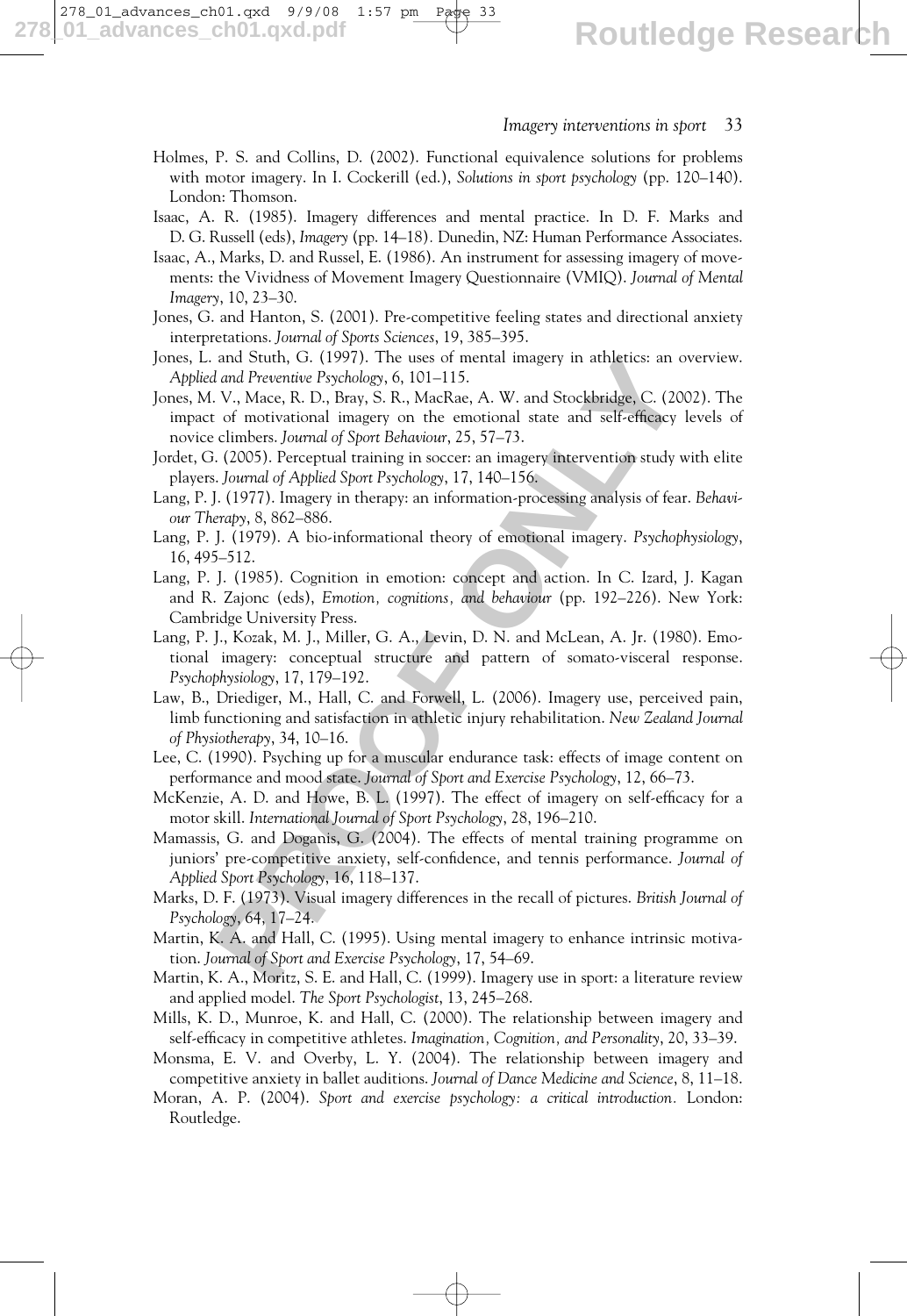- Moritz, S. E., Hall, C., Martin, K. A. and Vadocz, E. (1996). What are confident athletes imaging? An examination of image content. *The Sport Psychologist*, 10, 171–179.
- Morris, T., Spittle, M. and Watt, A. P. (2005). *Imagery in sport.* Champaign, IL: Human Kinetics.
- Mumford, B. and Hall, C. (1985). The effects of internal and external imagery on performing figures in figure skating. *Canadian Journal of Applied Sport Psychology*, 10, 171–177.
- Munroe, K., Giacobbi, P. R., Hall, C. and Weinberg, R. (2000). The four ws of imagery use: where, when, why, and what? *The Sport Psychologist*, 14, 119–137.
- Munroe, K., Hall, C., Simms, S. and Weinberg, R. (1998). The influence of type of sport and time of season on athletes' use of imagery. *The Sport Psychologist*, 12, 440–449.
- Munroe-Chandler, K. J. and Hall, C. R. (2004). Enhancing the collective efficacy of a soccer team through motivational general-mastery imagery. *Imagination, Cognition, and Personality*, 21, 51–67.
- Munroe-Chandler, K. J., Hall, C. R., Fishburne, G. O. J. and Hall, N. (2007). The content of imagery use in youth sport. *International Journal of Sport and Exercise Psychology*, 5, 158–175.
- Munroe-Chandler, K. J., Hall, C. R., Fishburne, G. J. and Shannon, V. (2005). Using cognitive general imagery to improve soccer strategies. *European Journal of Sport Science*, 5, 41–49.
- Murphy, S. M. (1994). Imagery interventions in sport. *Medicine and Science in Sports and Exercise*, 26, 486–494.
- Murphy, S. M. and Jowdy, D. P. (1992). Imagery and mental practice. In T. S. Horn (ed.), *Advances in sport psychology* (1st edn, pp. 221–250). Champaign, IL: Human Kinetics.
- Murphy, S. M. and Martin, K. A. (2002). The use of imagery in sport. In T. S. Horn (ed.), *Advances in sport psychology* (2nd edn, pp. 405–439). Champaign, IL: Human Kinetics.
- Murphy, S. M. and Woolfolk, R. L. (1987). The effects of cognitive interventions on competitive anxiety and performance on a fine motor skill accuracy task. *International Journal of Sport Psychology*, 18, 152–166.
- Murphy, S. M., Nordin, S. M. and Cumming, J. (in press). Imagery in sport, exercise and dance. In T. S. Horn (ed.), *Advances in sport psychology* (3rd edn). Champaign, IL: Human Kinetics.
- Murphy, S. M., Woolfolk, R. L. and Budney, A. J. (1988). The effects of emotive imagery on strength performance. *International Journal of Sport Psychology*, 10, 334–345.
- time of season on athletes' use of imagery. The Sport Psychologist, 12, 440-4-<br>
Pee-Chandler, K. J. and Hall, C. R. (2004). Enhancing the collective efficial<br>
Personality, 2.1, 51-67.<br>
Personality, 2.1, 51-67.<br>
Dersec-Chan Nicholls, A. R., Polman, R. C. J. and Holt, N. L. (2005). The effects of individualized imagery interventions on golf performance and flow states. *Athletic Insight: the Online Journal of Sport Psychology*, 7(1). Retrieved 6 January 2006, from www.athleticinsight.com/Vol7Iss1/ImageryGolfFlow.htm.
- Nordin, S. M. and Cumming, J. (2005a). More than meets the eye: investigating imagery type, direction, and outcome. *The Sport Psychologist*, 19, 1–17.
- Nordin, S. M. and Cumming, J. (2005b). Professional dancers describe their imagery: where, when, what, why, and how? *The Sport Psychologist*, 19, 295–416.
- Nordin, S. M. and Cumming, J. (2006). Measuring the content of dancers' images: development of the Dance Imagery Questionnaire (DIQ). *Journal of Dance Medicine and Science*, 10, 85–98.
- Nordin, S. M. and Cumming, J. (in press a). Comparison of dancers and aesthetic sport athletes' imagery use. *Journal of Applied Sport Psychology*.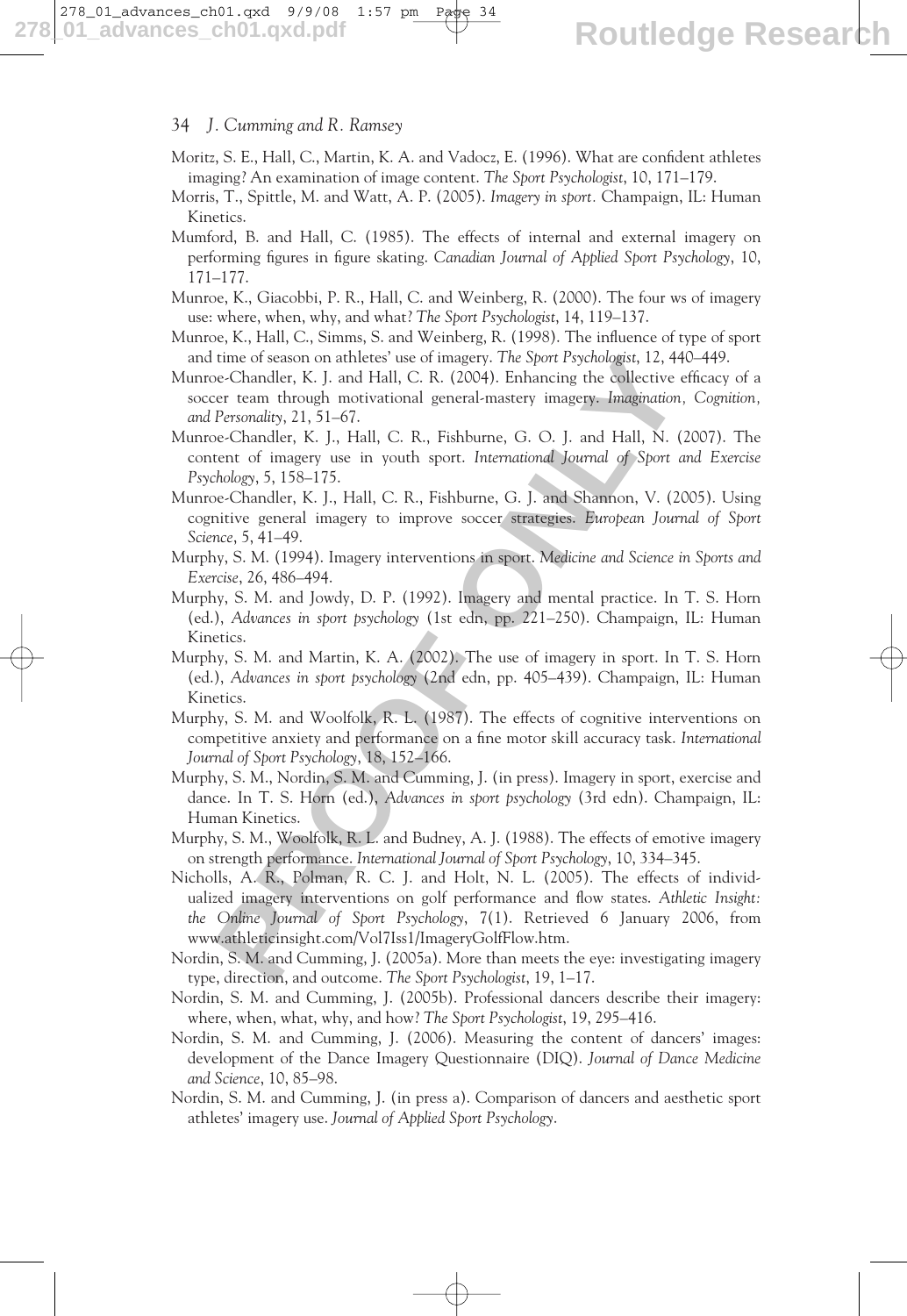# **Routledge Resear**

#### *Imagery interventions in sport* 35

- Nordin, S. M. and Cumming, J. (in press b). Type and function of athletes' imagery: testing prediction from the applied model of imagery use by examining effectiveness. *International Journal of Sport and Exercise Psychology*.
- Nordin, S. M., Cumming, J., Vincent, J. and McGrory, S. (2006). Mental practice or spontaneous play? Examining which types of imagery constitute deliberate practice in sport. *Journal of Applied Sport Psychology*, 18, 345–362.
- Orlick, T. (2000). *In pursuit of excellence: how to win in sport and life through mental training.* Champaign, IL: Human Kinetics.
- Orlick, T. and Partington, J. (1988). Mental links to excellence. *The Sport Psychologist*, 2, 105–130.
- Paivio, A. (1985). Cognitive and motivational functions of imagery in human performance. *Canadian Journal of Applied Sport Science*, 10, 22S–28S.
- Ramsey, R., Cumming, J. and Edwards, M. G. (2007). Examining the emotion aspect of PETTLEP based imagery and penalty taking performance in football. *Journal of Sport and Exercise Psychology*, 29, S196–S197.
- 1. (1985). Cognitive and motivational functions of imagery in human pert, C. Candidan Journal of Applied Sport Science, 10, 22S-28S.<br>
R., Cumming, J. and Edwards, M. G. (2007). Examining the emotion aspectrate Psychology, Ramsey, R., Cumming, J. and Edwards, M. G. (in press). Exploring a modified conceptualisation of imagery direction and golf putting performance. *International Journal of Sport and Exercise Psychology*.
- Richardson, A. (1969). *Mental imagery.* New York: Springer.
- Rodgers, W., Hall, C. and Buckolz, E. (1991). The effect of an imagery-training programme on imagery ability, imagery use, and figure skating performance. *Journal of Applied Sport Psychology*, 3, 109–125.
- Rodgers, W. M., Munroe, K. J. and Hall, C. R. (2001). Relations among exercise imagery, self-efficacy, exercise behavior, and intentions. *Imagination, Cognition and Personality*, 21, 55–65.
- Salmon, J., Hall, C. and Haslam, I. R. (1994). The use of imagery by soccer players. *Journal of Applied Sport Psychology*, 6, 116–133.
- Sawada, M., Mori, S. and Ishii, M. (2002). Effect of metaphorical verbal instruction on modelling of sequential dance skills by young children. *Perceptual and Motor Skills*, 95, 1097–1105.
- Shambrook, C. J. and Bull, S. J. (1996). The use of a single-case research design to investigate the efficacy of imagery training. *Journal of Applied Sport Psychology*, 8, 27–43.
- Sheard, M. and Golby, J. (2006). Effect of a psychological skills training programme on swimming performance and positive psychological development. *International Journal of Sport and Exercise Psychology*, 4, 149–169.
- Shearer, D. A., Thomson, R., Mellalieu, S. D. and Shearer, C. R. (2007). The relationship between imagery type and collective efficacy in elite and non-elite athletes. *Journal of Sports Science and Medicine*, 6, 180–187.
- Short, S. E. and Short, M. W. (2005). Differences between high- and low-confident football players on imagery functions: a consideration of the athletes' perceptions. *Journal of Applied Sport Psychology*, 17, 197–208.
- Short, S. E., Bruggeman, J. M., Engel, S. G., Marback, T. L., Wang, L. J., Willadsen, A. and Short, M. W. (2002). The effect of imagery function and imagery direction on self-efficacy and performance on a golf-putting task. *The Sport Psychologist*, 16, 48–67.
- Short, S. E., Hall, C. R., Engel, S. R. and Nigg, C. R. (2004b). Exercise imagery and the stages of change. *Journal of Mental Imagery*, 28, 61–78.
- Short, S. E., Monsma, E. V. and Short, M. (2004a). Is what you see really what you get? Athletes' perceptions of imagery functions. *The Sport Psychologist*, 18, 341–349.